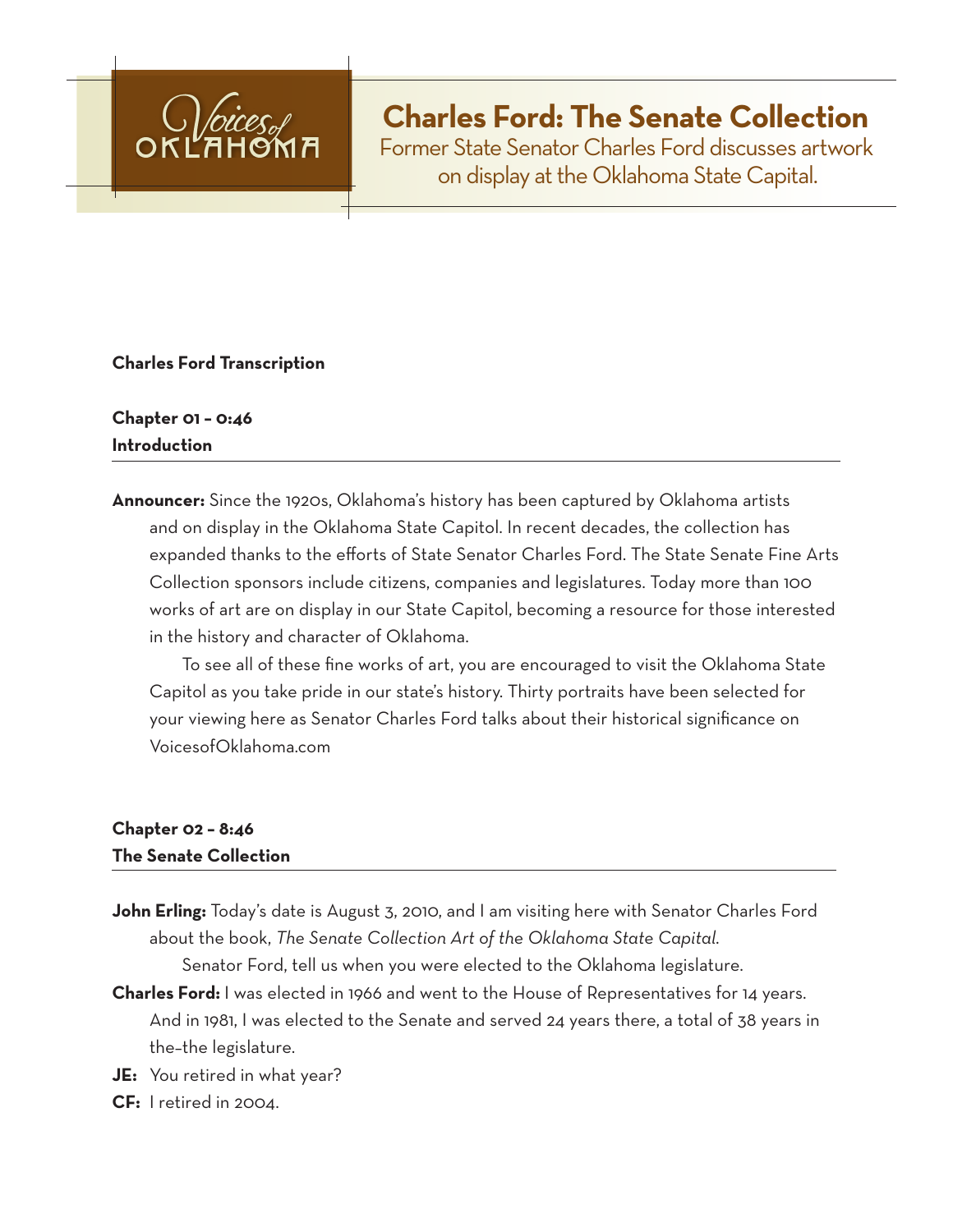- **JE:** What we're talking about here is a book that represents much of the artwork in our state capital. Before you got involved in this, what sort of works of art were in our capital?
- **CF:** When I came to the capital in 1966, basically there were what we called the pro patria paintings that were sponsored by Frank Phillips of Phillips Petroleum Corporation.

There were four large paintings over the main staircase that represent the memorial of the Oklahoma dead of War World I. Basically, that was it. We had a couple of paintings in the Supreme Court of the former members. They were pretty well locked inside the courtroom. We had 2 bronze pieces of Mr. Payne who was head of the Boomers back in 1880s trying to open up development for Oklahoma and one bust of a former governor. That was basically it.

- **JE:** You background in addition to your legislative experience was in the building business.
- **CF:** Yes, in the building and architectural business. I have been a lover of art and antiques my whole life, I guess.
- **JE:** You bought the experience of your love of the capital, because that's where you worked, and you were a collector of art. That all came together in this project.
- **CF:** Yes, but it didn't all happen at one fell swoop like everybody else who shows up to try find the restrooms and so forth, but the capital was painted all one color. It hadn't been decorated. The ceiling in saucer dome over the rotunda half of the blue plaster had fallen out due to a leak in the roof. They repaired it, and it fell out again.
- **JE:** We should say there was no dome on the building.
- **CF:** There was no dome, but it was what we called a saucer dome over the rotunda, interior dome. The niches were the four magnificent paintings—Charles Banks Wilson. Those were places to set your old paper coffee cups and empty coke cans and throw your cigarettes on the floor and scratch it out with your foot. The marble looked yellow. I hardly looked like white marble. It was a pit, it really was.
- **JE:** Talk us through what you have done here, the genesis of it.
- **CF:** Governor Bellman, back in the 60s, got rid of all the artwork at the capital. The artwork that he got rid of was some stuffed animals, deer, beaver, and so forth. The hair was worn off. Holes were pouring out sawdust. He got rid of it and sent it over to the wildlife department. He got criticized by the press for getting rid of the artwork at the capital. It might have been his interest in getting art started at the capital. He is the one who pushed the department of capital improvement to start doing some artwork at the capital in which they commissioned Charles Banks Wilson to do the four famous portraits there on the rotunda, the 4th floor.
- **JE:** What are those four paintings?
- **CF:** They are *Sequoyah, Senator Robert Kerr, Jim Thorpe, and Will Rogers*.
- **JE:** When does Senator Charles Ford get involved in this?
- **CF:** Basically, he got involved over in the House. The House chamber was in pitiful array. We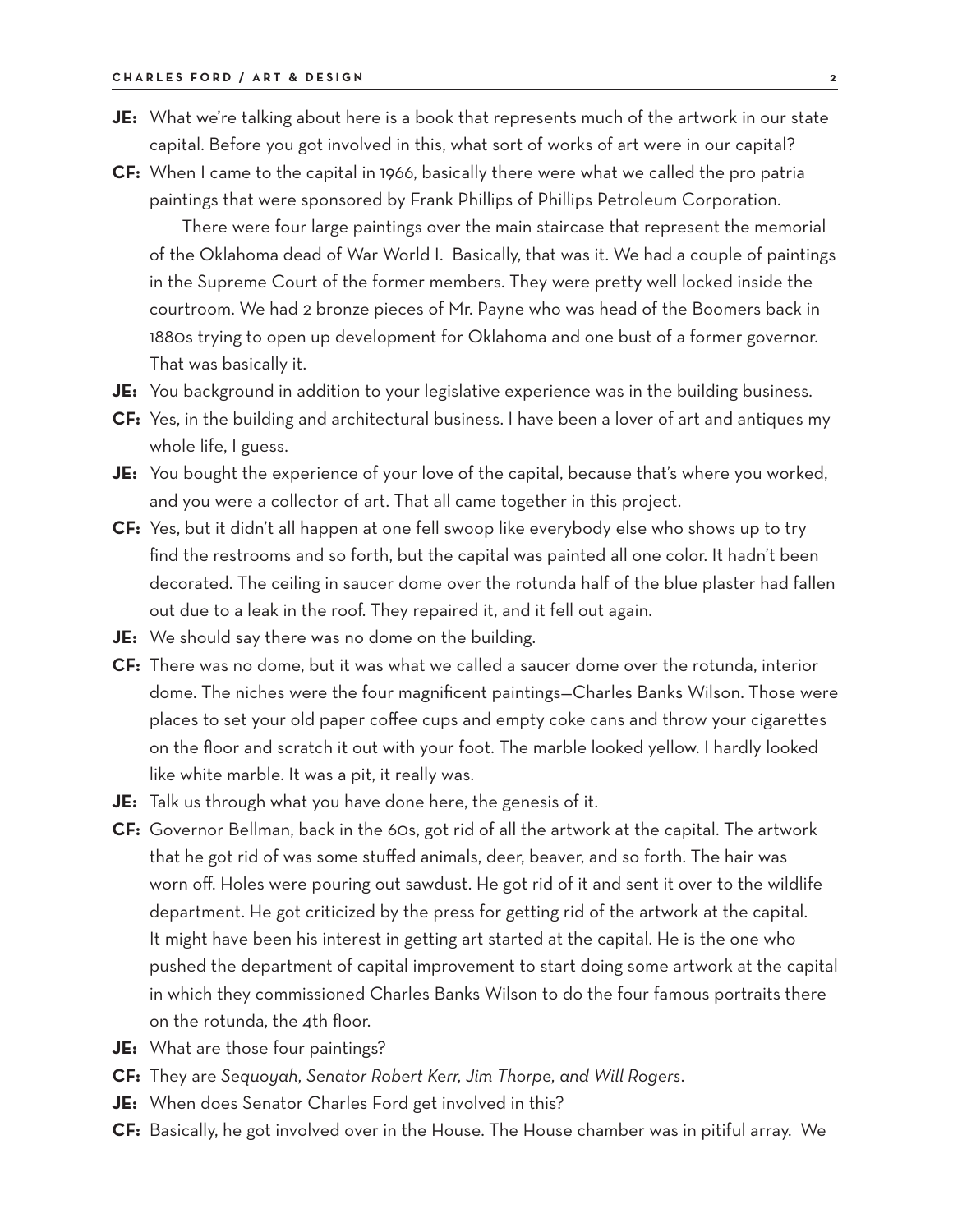decided at one time in the early 70s that it needed some restoration. The red shag carpet had duck tape taped over the rips and tears. We decided to get the press off of the floor. They set on the floor and could listen to your private conversation and report accordingly. We built a new student box, which allowed students to be lectured the chamber without interrupting the chamber. Then, on top of that, we put the press box, which is at the rear of the chamber in the House of Representative, and I was on the committee that evolved that. In fact, it was my idea to put the press box above the student box.

So, that was kind of the start of it. Then, the following year, we needed more conference rooms, and we added to a big area that was being used for a little of nothing, three conference rooms on 4 and one on 5. The Senate started the next year and did the same thing on the other side of the grand staircase. We hired an architect names Paul Meyer. Paul kept the integrity of the capital in building these conference rooms. We won several national awards for doing so.

 This was kind of the start of the restoration of the capital because it had been abused pitifully so that every department that decided they wanted a new door. They just tore a new door in the wall, put in an aluminum door, and totally disregarded the integrity of the building. Took down bronze light fixtures and put up fluorescent lights because they were more efficient. This just went on and on, and finally, in the 80s, about 1982, we set up a capital preservation commission, and they began to stop what was going on. Then, as the money became available, they would restore certain common areas to the capital.

- **JE:** How did you choose the portraits, and did funders help you immediately from the beginning?
- **CF:** No. How I got started was, we had spent \$300,000 restoring our Senate lounge. It had been destroyed. They put a drop ceiling in for us, and lights, shag carpet, took all the marble off of the wall in the name of modernization. We decided to restore it back to it's original intent and did so. Unfortunately, we had nothing but some \$25 prints and some \$85 frames for artwork, and I thought the room needed more than that. I decided to contribute something, maybe get something started. I hired an artist names Wayne Cooper, who is from Depew, Oklahoma to paint a painting about Washington Irving when he came through Tulsa area in 1832. He had a friendly encounter with the Osage Indians. They would come into camp. They liked to drink coffee and do a little trading, whatever they could do. We depicted that in a large painting about 36" by 48".

Other Senators, once we dedicated that, thought, "My goodness, I'd kind of like to do that, something about my hometown historically." The next one was about Round Mountain over near Keystone Dam. Senator Ted Fisher did that one. Cooper also painted it. It kind of caught on from that point, and I formed a 501(c)(3) foundation to assist the other Senators in accomplishing similar things, and it just kind of blossomed and grew and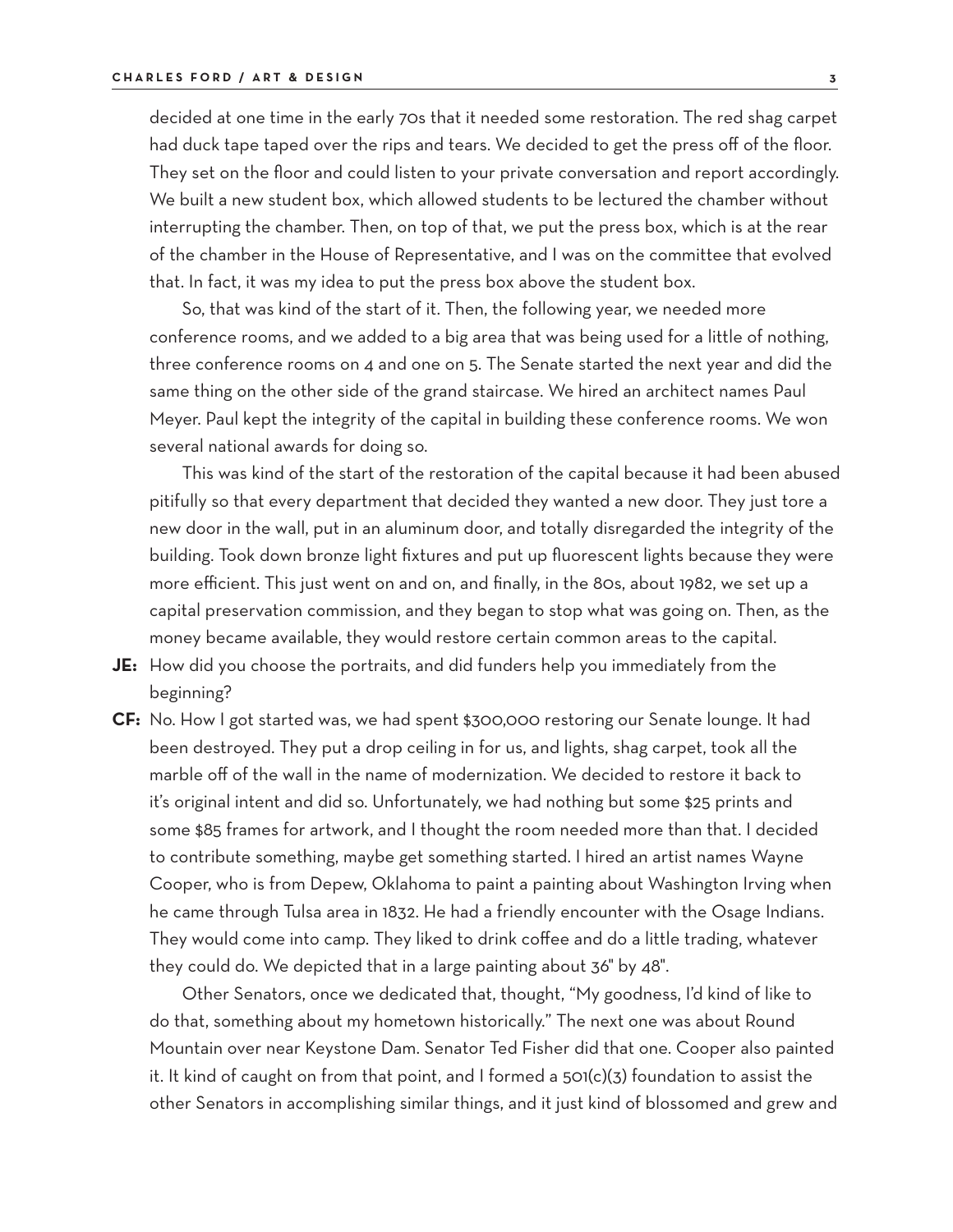grew. Then, it became a passion to me that we went on beyond just what Senators could do, moving in some corporate sized paintings that were 6' by 10' gold leafed frames and so forth in the public areas, and it's continued to this day.

- **JE:** The book that we're going to go through here, not all the picture, but we will go through many of them. Just tell us about the book and what these works of art represent.
- **CF:** This book represents an exhibit that we did at Gilcrease Museum. I asked them if they had an interest in showing our artwork. They sent over 4 or 5 people to look at the artwork and were anxious to bring it to Gilcrease to show. We brought 81 pieces of fine art as well as 7 bronzes that we had produced as well as 26 hand-painted lithographs about the Indians that were produced in the 1820s and 1830s. This book represents a catalog, and I look at it as a catalog plus, because we not only talk about all the artwork that on display at Gilcrease in 2009 from August through October, but it also talks about the other works that we got involved in outside of the capital that the foundation, 501(c)(3) helped decorate some other public buildings in Mayes County over at the School of Math and Science and other places.
- **JE:** Let's take a look.

#### **Chapter 03 – 1:58 Mahongo at the court**

- **John Erling:** Let's go to page 16 of the book, *Art of the Oklahoma State Capital*. This is a piece of work known as *Mahongo at the Court of Charles X of France* and as done by Mike Wimmer. Charles, can you tell us about this portrait?
- **Charles Ford:** This is another piece of art I gave myself. It's a very interesting story about Mahongo, which was a young Osage woman who had a little dance troupe. She stayed at the area of the Chouteau Encampment and Trading Post up in Northeastern Oklahoma. She attracted an individual that came through that was interested in taking aborigines to Europe to exploit them, you might say, and show them off… which was quite common to take aborigines to England and so forth.

 He promised them that they were going to go see the Great White Father in Washington, D.C. But when they got off of the boat, they were in LaHavre, France and, of course, they were at the mercy of this guy. He took them all around and made money off of them, I'm sure. He got an audience with King Charles X in court. That's what we're depicting here which we think is the first Oklahoma woman that went to Europe.

It's quite an interesting story. The guy that took them over there, he got arrested and put in jail and left these people… there were five of them… on the streets of Paris not knowing any language or having an interpreter, wouldn't beg and they were eating out of garbage and so forth.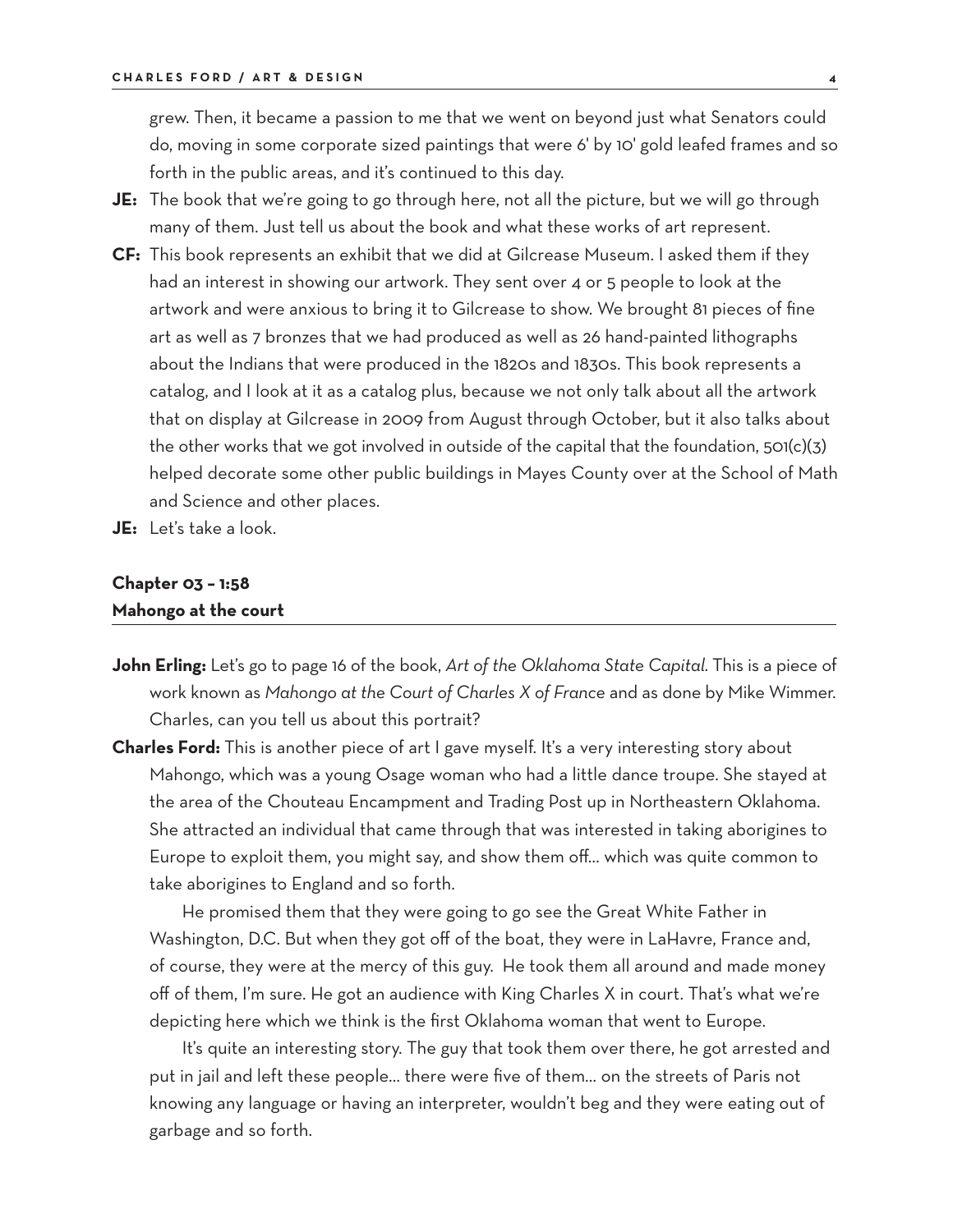Lafayette found out about them. He had visited the Osage when he was in St. Louis so he paid their passage back to Washington, D.C. They finally got to meet the Great White Father. In fact, her portrait is painted and hangs in the National Portrait Gallery there with her child, which she had on the boat coming back. Her husband died of smallpox on the way back and Robert Henry or Judge Henry, who is now President of Oklahoma City University, was the model for Charles X.

## **Chapter 04 – 2:04 Pryor and Houston**

**John Erling:** Now on page 17 of *the Senate Collection, Art of the Oklahoma State Capitol*, we have *Nathaniel Pryor and Sam Houston at Three Forks* by Mike Wimmer. Tell us this story. **Charles Ford:** This is another painting by Mike Wimmer, who is a very excellent artist. He's a

greater illustrator, does a lot of books. That's the main part of his business is illustrating books. Mike Wimmer is just excellent on any subject you want to throw at him.

This painting's about Nathaniel Pryor and Sam Houston at Three Forks. Three Forks is where the Verdigris, the Arkansas, and the Neosho River come together. This was the place where everything happened in pre-Oklahoma times. The Cherokee Nation, the Creek Nation, and the Choctaw Nation all came together at this place. Fort Gibson was the place was the place for the military outpost that went forward. The Osage Nation was moving out at this time, but Sam Houston lived there for three years after he left Tennessee, before he went to Texas.

 Nathaniel Pryor was a sergeant on the Lewis and Clark expedition. He was the only enlisted person on the expedition that wasn't disciplined. He also was a lieutenant at the War of 1814 in New Orleans. He got a commission to be a trader and also was at Three Forks. This shows basically what a trader would do. Sam Houston, for instance, we show him in a Mackinaw. It said in the book that Sam, when he left, he sold his three slaves and a warehouse full of class a Mackinaws. You got to be an old person to know what a Mackinaw is. They're black and red checkered wool jackets. They were quite trading material of the period. We put him in one of those. It's just a great opportunity to honor those two people.

- **JE:** And the dog?
- **CF:** I think he's just a next-door neighbor of the artist dog.
- **JE:** Who was this sponsored by?
- **CF:** This is sponsored by Senator Kevin Easley.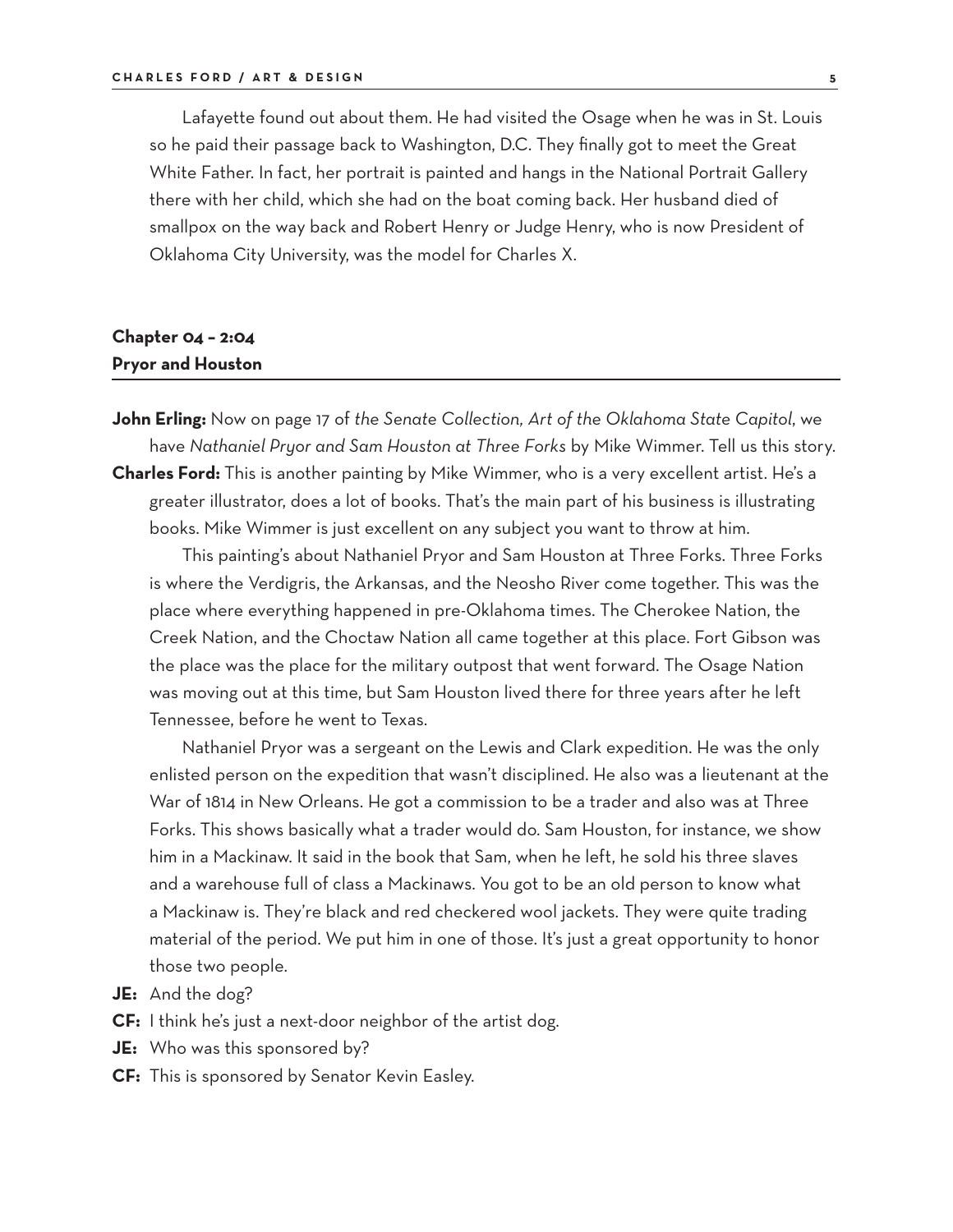### **Chapter 05 – 0:58 Green I. Currin**

**John Erling:** On page 27 I'm looking at a portrait of *Green Eye Currin*. This is in the book *Art of the Oklahoma State Capitol*. The artist here is Timothy Tyler.

**Charles Ford:** Timothy Tyler is a young man that went to high school, and I think he went to college down at Ada, Oklahoma, in that general area, who now lives in Fayetteville, Arkansas. The portrait is of Green Currin, the first black person to serve in the territorial legislature in 1889, which was the first session of the territorial government. He introduced some civil rights legislation that didn't get passed. Only served one term, but he was a very important person, and ended up on the regents to Langston University. He died in 1918.

 It's sponsored by Mr. And Mrs. Russell Perry of Oklahoma City. Mr. Perry is a person of color and owns the Black Chronicle Newspaper, a couple of radio stations, as well as a banker in Oklahoma City.

## **Chapter 06 – 1:44 Andy Payne**

- **John Erling:** Now we're turning to page 28 in the book *Art of the Oklahoma State Capital*, and we come to *Andy Payne*, done by the artist, Christopher Nick. First of all, about Christopher Nick…
- **Charles Ford:** Christopher Nick is a young man in Oklahoma City. He's originally from McAlester, struggling to try to make a living illustrating books and doing art work. He's just the nicest person to work with. In fact, all these artists are just wonderful to work with.

 He painted this painting of Andy Payne, who was a Cherokee Indian, part Cherokee Indian, from Foyil, Oklahoma. He ran in what was called the Bunion Derby. He ran from California, from LA to New York City and won a \$25,000 prize in 1928. That was quite a bit of money in 1928. He paid off the family farm and later ran for public office, was the clerk to the Supreme Court. He was there for 24 years. Then he left when we made the office appointive in 1972… just an interesting person. I knew him personally, but he was quite a person business-wise. He took that money, as well as other monies, and ended up a very wealthy person.

- **JE:** I was reading where he ran six miles an hour, so he ran a 10-minute mile, for those runners who want to compute that.
- **CF:** And he didn't run in tennis shoes. He ran in Brogan shoes. He wore out three pairs of shoes in all. We depict him here running through his hometown of Foyil. There's only one building left in Foyil, and that's the old gas station that's shown there, and we've depicted that. It's sponsored by his family and Senator Sean Burrage of Claremore.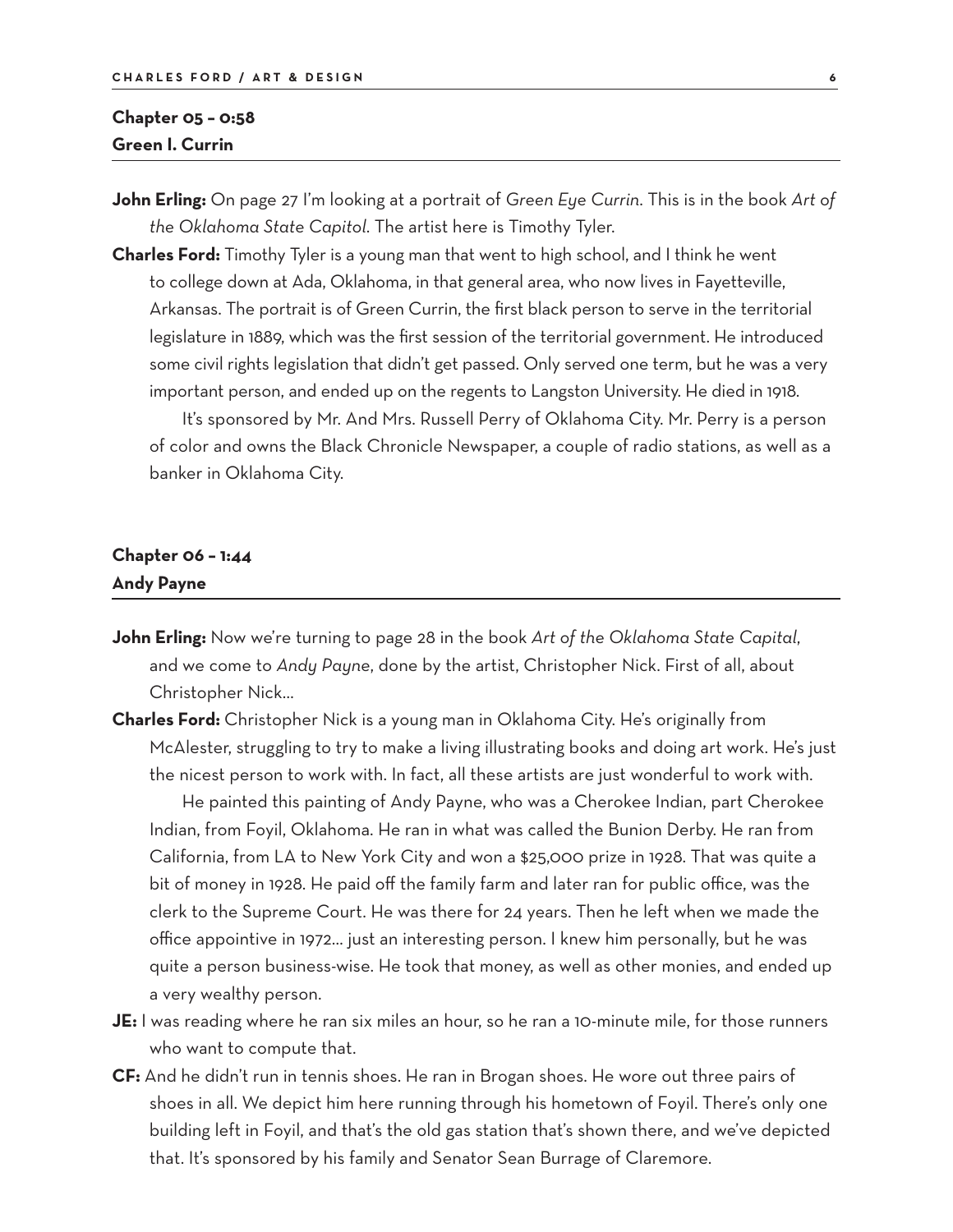## **Chapter 07 – 2:42 Alice Robertson**

- **John Erling:** From the book *Art of the Oklahoma State Capitol*, we're turning to page 33. Here was have a portrait of *Miss Alice Robertson*. Who was she, Charles?
- **Charles Ford:** Alice Robertson was quite a woman. She was the daughter of a missionary at Tallahassee Oklahoma over in Wagner County. You would not understand what she did with her life. She was the first congresswoman to ever serve from Oklahoma. She was the first Republican to serve in the Congress. She was elected in 1920 and never got to vote for herself because women suffrage was voted that same election. She was elected as congresswoman, served only one term. She was the first person to chair the speakers chair in the history of the Congress.

 She left during the Civil War and they came through and burnt the mission. The family came back and rebuilt the mission. Her mother translated the Bible into the Creek language. At 18 years old she went off east to raise money for the Presbyterian missions. A young national person, who's Assistant Secretary of the Interior, heard her speak about the plight of the Indians and he agreed with her. He became her very closest friend for many years. That was Teddy Roosevelt. When it came time to recruit cowboys for the Rough Riders, she recruited over 204.

Then after he became President, he appointed her postmistress. She was the first woman postmistress of a class 1 post office. That's a post office that has a Federal Court conjunctioned with it. She had a restaurant in Muskogee and during World War II the soldiers came through in the troop train. She'd take cookies–pass them out. She has such a great history of what she did. She died of cancer in 1932 in poverty.

 She also was the mother of Kendall College, which later became Tulsa University of which she claimed she was a grandmother of Tulsa University.

- **JE:** We have elementary schools named after her as well I see.
- **CF:** Yes, there were two elementary schools and I had them over on the dedication of this painting. By the way, I did give this painting, sponsored it. I had the kids help dedicate the painting and unveil it. We made a giclee of the portrait and put it in the same frame that we put it in at the capitol and gave it to both schools.
- **JE:** That's the Alice Roberts elementary school in Muskogee and in Tulsa.
- **CF:** There's several books written about Miss Alice and if you're interested, you ought to read about her. She's quite a woman.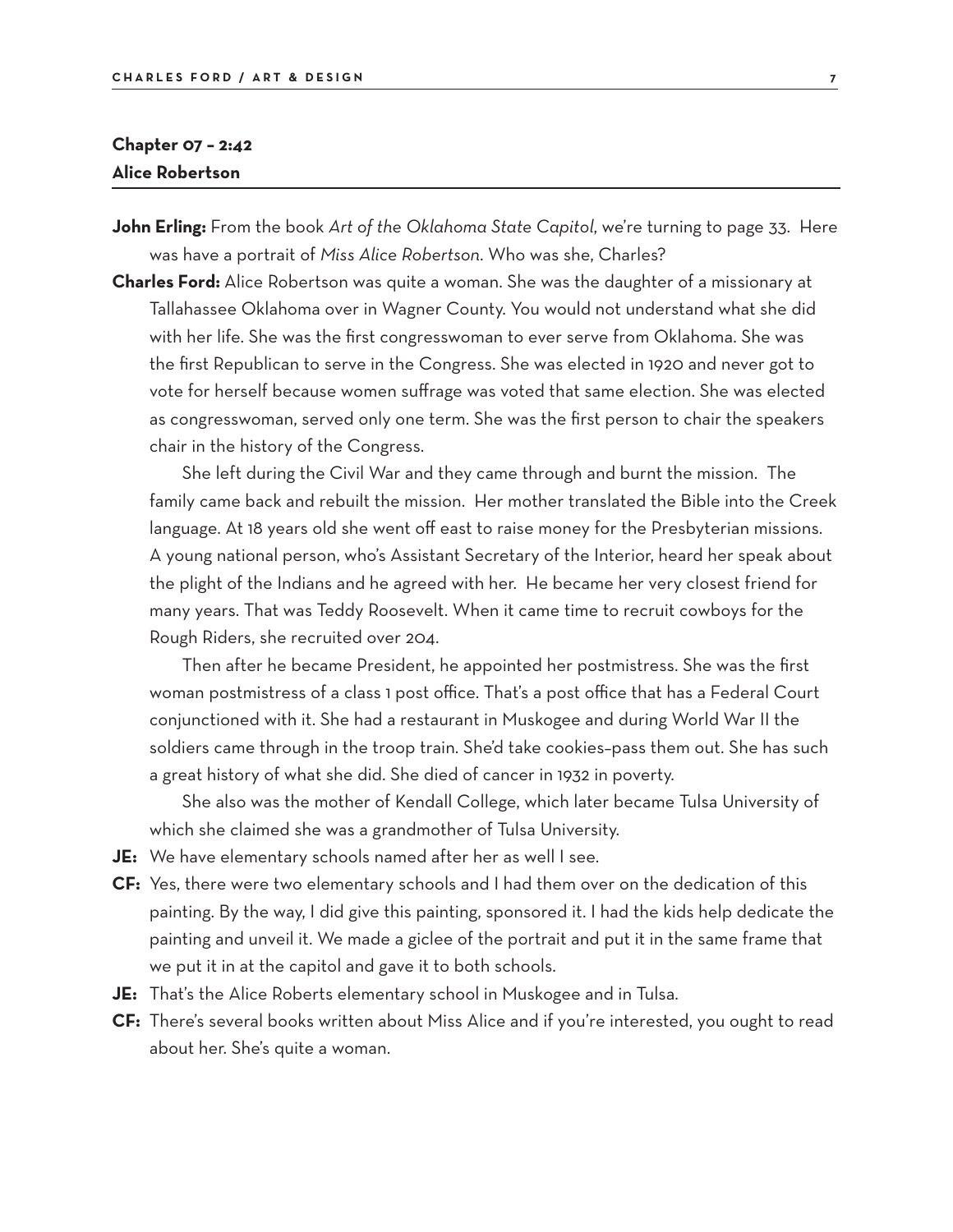## **Chapter 08 – 1:00 Henry S. Johnston**

- **John Erling:** Now we're looking at *Senator Henry S. Johnston*. This comes from page 34, *Art of the Oklahoma State Capitol*, and it's by Mike Wimmer.
- **Charles Ford:** Henry S. Johnston was a senator. He was quite active in the constitutional convention that set up Oklahoma. He was the first President pro tempore of the state senate in 1907. He was from Perry, Oklahoma… quite an interesting guy. He later became Governor of the State of Oklahoma and was impeached. But the next election he ran for the senate again and came back and served four more years for the people who threw him out of office.
- **JE:** Do we know why he was impeached?
- **CF:** They just were in the mood to impeach somebody because they couldn't get to him to talk to him. He had an executive aid that protected him. That's the basic reason. Nobody really knows when you read the history of it. It's sponsored by our senator Robert Milacek of Waukomis. Robert passed away here just a couple of months ago.

#### **Chapter 09 – 1:04 Bessie McColgin**

**John Erling:** Here's a portrait of *Representative Bessie S. McColgin* by Mike Wimmer, found on page 40. Tell us the story of Miss McColgin. Bessie is quite a gal. She was the first female elected to the House of Representatives. She lived way out in Roger Mills County. She had to catch three different trains and transfers twice in order to get to Oklahoma City. She had like seven children, but she was quite a gal.

 Sponsor on that was Frank Lucas, congressman from the area and her family. She also later became postmistress of the Ridgeton town, or was earlier. A good example that this picture showed, we have bought a number of antique picture frames and we paint them in the style of the period that they would have been painted if they were painted during her lifetime. When you see it and you see the antique frame and the style of the painting, you think maybe this painting was painted during 1920. Well, it wasn't; it was painted four years ago.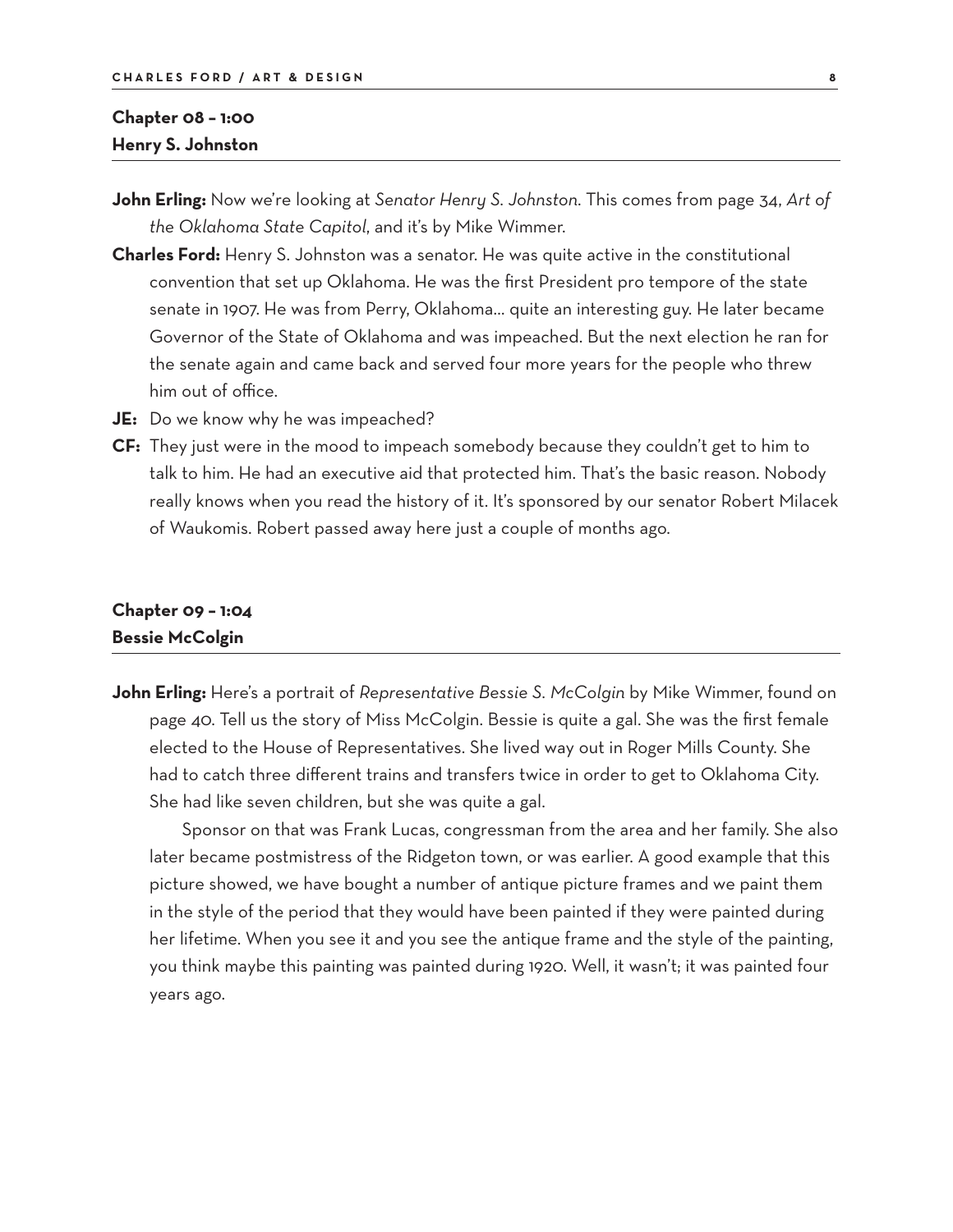#### **Chapter 10 – 2:08 Houston B. TeeHee**

**John Erling:** Now we turn to page 42 of *Art of the Oklahoma State Capitol* and the portrait here is of *Houston Benge Teehee.* Why was he selected for this collection?

**Charles Ford:** Houston Benge Teehee, Houston B. Teehee, was a Cherokee over from Sequoyah County. He served as mayor over there and he served two terms in the Oklahoma House of Representatives. That alone would make him a very important person except that during the Woodrow Wilson years, from 1915 to 1919, he served in the Treasury Department as, what we'd call today, the Secretary of the Treasury, the political arm of the Treasury Department.

 His signature appeared on all paper money during that period of time. His signature appeared on all the bonds that were sold during World War I. Always wondered and I never could figure out who his influence was to get him all the way to be appointed to this very important office in Washington D.C.

 I first learned about him when I used to collect paper money when I was a young man. The real double story here that Chris Benge, who is the outgoing speaker of the house at this time—

- **JE:** In 2010.
- **CF:** I asked him, I said, is this a relative of yours? He says, I'm Cherokee but I don't keep track of that, but my dad does. If you'll call Glen, his father. I called Glen and gave him the information. He said, I don't know but I'll call you back shortly. He called me back that afternoon, says, Chris Benge's father, which is me, my father and my father and my grandfather sister was Houston B. Teehee's mother.

 We got a double shot here of honoring the Speaker of the House's ancestor as well as Houston B. Teehee who was quite an important person. I don't know of anybody else from Oklahoma that served in a cabinet— well they do, one other, but not in this position in early. For a young Cherokee man, quite interesting to get all the way to Washington.

 Sponsor on that one was the Cherokee Nation Tourism Department. That one hangs in the House lounge.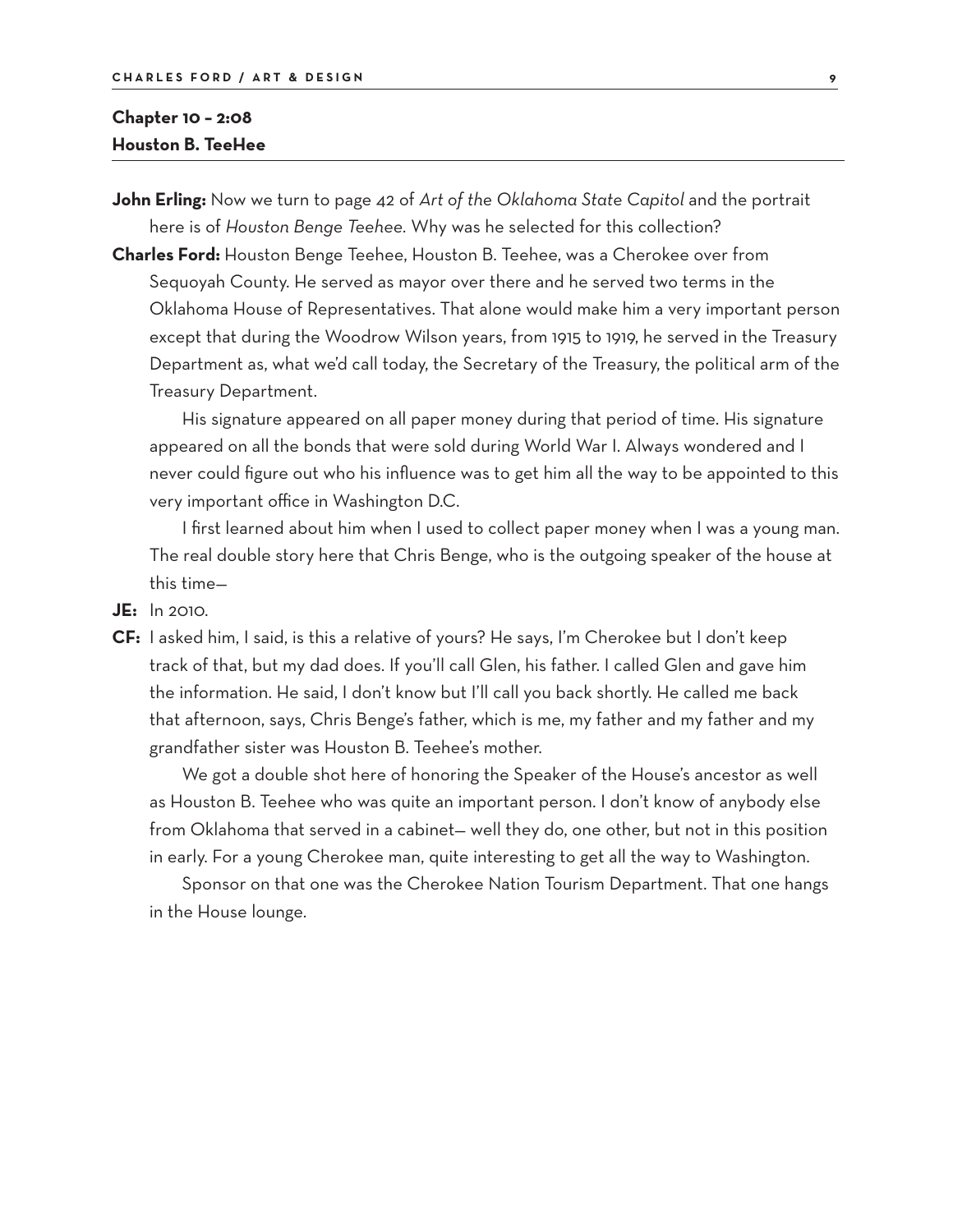### **Chapter 11 – 1:05 Frank Frantz**

**John Erling:** Now from page 43 in *the Senate Collection*, we see this picture of *Frank Frantz— Rough Rider, and Territorial Governor* by Timothy Tyler.

**Charles Ford:** Yes, we've talked about Timothy and his work, but Frank Frantz was the last territorial governor before statehood. He ran for governor and was defeated. Of course, all the territorial governors except for one were Republicans because they were appointed by the president. Oklahoma was a Democrat state, basically a southern state at the time.

 Frank Frantz was a lieutenant in the Rough Riders. His captain, as they charged up San Juan Hill, was killed immediately. Teddy Roosevelt immediately appointed him as the new captain and head of the company. We depict that, them charging San Juan Hill, with Teddy in the middle of it.

 Because of his activity with the Rough Riders, Teddy Roosevelt ended up appointing him territorial governor of the state of Oklahoma. This painting was sponsored by Senator Patrick Anderson—the senator from Enid where the Frantz family is from.

#### **Chapter 12 – 1:38 Admiral Crowe**

**John Erling:** Now we're looking at a portrait of *Admiral William Jay Crowe, Jr.* by Mike Wimmer. This is on page 44, Art of *the Oklahoma State Capital*.

**Charles Ford:** Admiral Crowe was a personal friend of mine that visited when he was ambassador to England a couple of times and he also sponsored a painting about the Battleship Oklahoma being attacked at Pearl Harbor. He was a sponsor of that painting.

 But, Admiral Crowe was quite an individual. He went to school at OU. He was in the Naval ROTC there. He went to school one year and he ended up going to the Naval Academy.

 Interesting was that every time he would come home he would visit the fraternity. Admiral Crowe came back and he didn't have a date for the dance and my friend had an obligation and he couldn't go to the dance, he said, well take my girlfriend and go because she likes to go to the fraternity dances. And he never gave her back, he married her.

 But the Admiral was quite an important person. He was a four-star rank admiral, commander and chief of NATO forces in southern Europe and commander of the Pacific forces. He also, under President Reagan, was a chairman of the Joint Chiefs of Staff and served as ambassador to the court of St. James in England.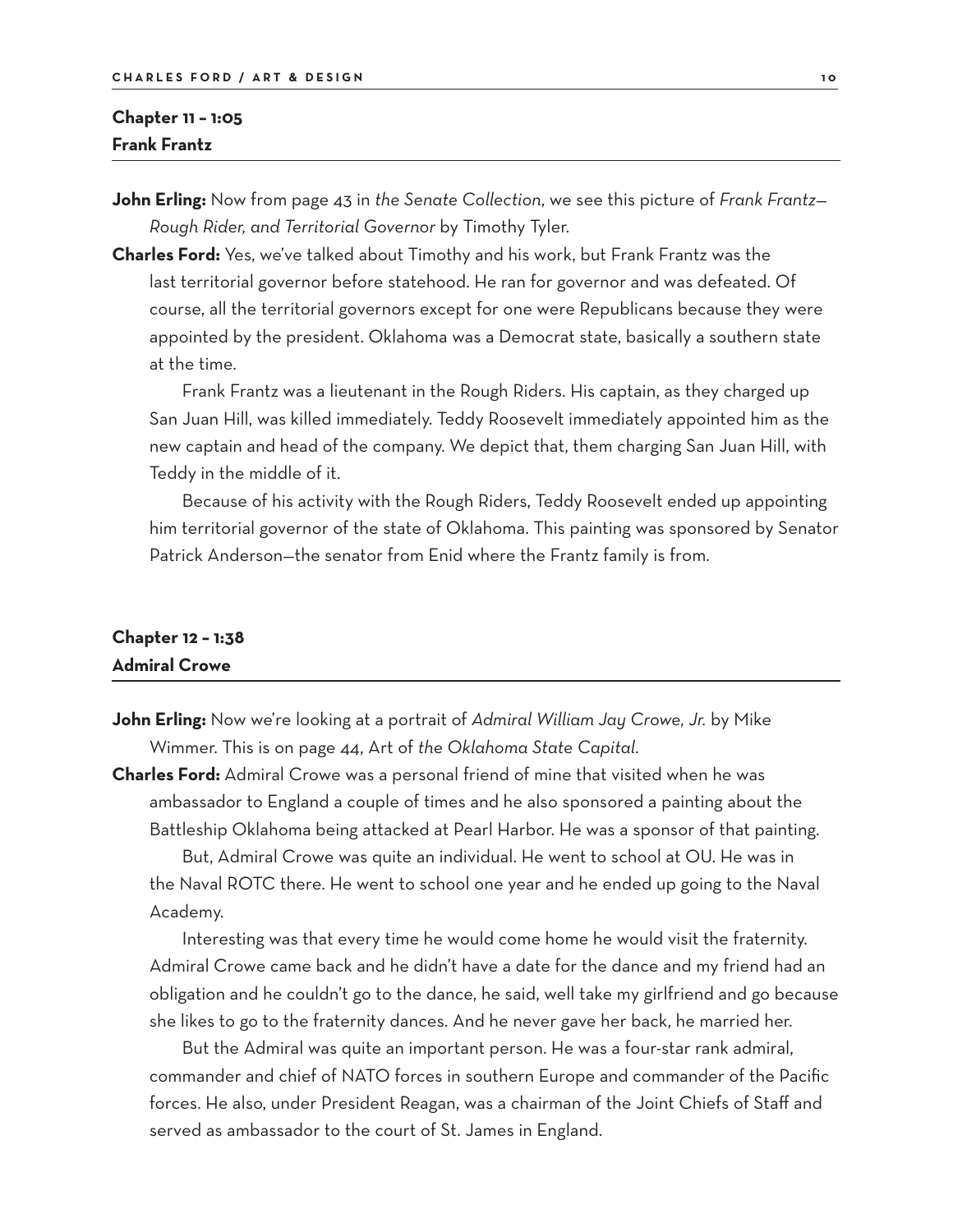He died just recently, a couple of years ago, just a very intelligent great guy and for a flatlander from Oklahoma to end up with all that is quite an achievement.

**JE:** And the sponsor on this?

**CF:** Senator Glenn Coffee, it was from his district.

## **Chapter 13 – 1:58 Will Rogers**

- **John Erling:** Now we're viewing a picture of "Oklahoma's favorite son," *Will Rogers*, and this is by Boris Gordon [found on page 46]. We haven't heard about Boris yet.
- **Charles Ford:** Boris Gordon's been dead for thirty years. Boris Gordon was a very famous painter that did portraits in the US Capital. He did about eighteen portraits of speakers and pro tems of the Senate, that level of portraiture. He also did the five paintings that we have in the Supreme Court of the first five members of the court.

 He did a number of other paintings in Oklahoma. He did one of Patrick Hurley who was Wilson Hurley's father, who was the Secretary of the Navy, I think, during the 20's and from Tulsa. He did this painting in 1931 of Will Rogers. It's reported that this was a painting that was done from life rather than from a photograph. I'm sure that Will Rogers didn't sit for that, probably did sketches. Other seems to think that's not a true story, but that's what Boris Gordon claimed.

- **JE:** That it was from life.
- **CF:** Yes, this is a painting that when I first went to the Senate used to hang in the lounge. All of the sudden it disappeared. It was loaned to Will Roger's Follies in Branson, Missouri, on a permanent loan basis. When we remodeled our Senate lounge and I started this program, I said well, let's go get the damned thing. So we went up and got it, brought it back.
- **JE:** Was that difficult to retrieve it?
- **CF:** No, it wasn't. No, it wasn't. I accused Joe Carter of stealing it, told him I was going to tell everybody that he stole it (laughs), so he went up and got it for us. He was the one responsible for going up there.
- **JE:** And Joe Carter was the curator of the Will Rogers…
- **CF:** He was the curator of the Will Rogers Memorial. But he was a good friend of our President pro tem at the time and convinced him that we needed to put it up there. It was in storage somewhere, and I thought such an important piece of art had ought to be brought back.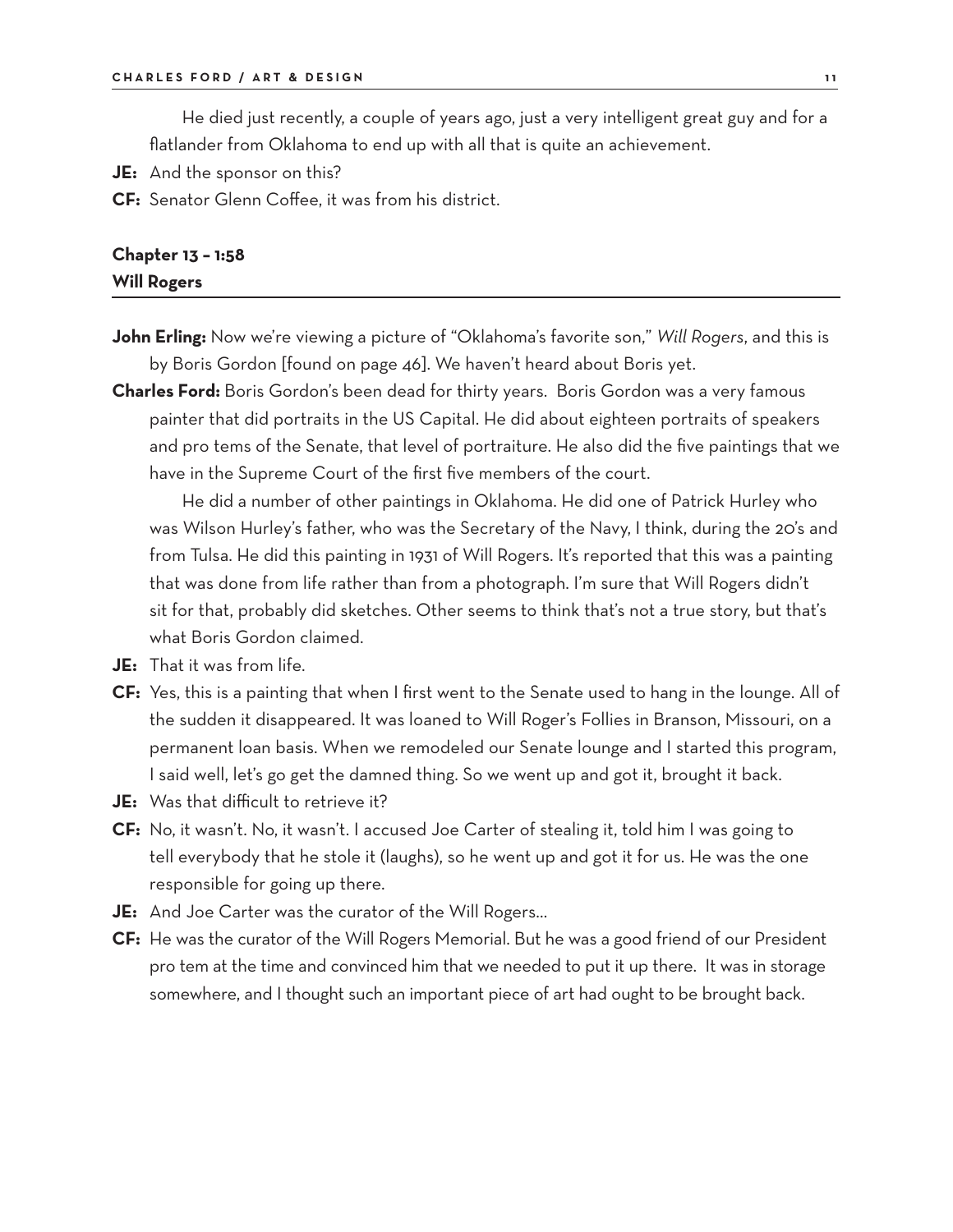#### **Chapter 14 – 1:00 Robertson S. Johnson**

**John Erling:** Now we're looking at a picture of *Colonel Robert S. Johnson*. We want to know the story about Mister Johnson [found on page 48].

**Charles Ford:** The artist is R.T. Foster. He is a illustrator and works in the Art Department, now retired, at Tinker Air Force Base. He does a lot of good military type paintings. We needed to do something for World War II. Robert S. Johnson was from Lawton Oklahoma. He was an individual that exceeded Captain Eddie Rickenbacker's 26 enemy planes down. When they did, they brought him back to the United States to do a War Bond Tour. He never made it back to the front. He shot down Germans when they had good planes and good pilots. Flew a B-47. The painting depicts exactly what he did and that was shooting down Germans as well as, if you look at the small detail of the painting, they bomb bridges and strife railroad trains and other important activities. It was sponsored by Tom and Hilary Clark of Tulsa.

## **Chapter 15 – 1:48 Elk Herd**

- **John Erling:** Now we're looking at *Elk Herd in the Wichita Mountains* [found on page 71]. First of all, this is by Barbara Vaupel.
- **Charles Ford:** Barbara Vaupel was just a lovely little artist. She lived in a singlewide trailer near Oat Malgey in Henryetta. She moved to Oklahoma from California so she could paint horses. She loved to paint horses. Also, in order to paint horses, she had to learn to paint a setting for them rather than just portraits of horses. She learned to paint scenery. She kind of self-taught, you might say.

 I first saw her work, and I thought boy, she ought to fit somewhere in our program. So former state representative, Don McCorkle, wanted to sponsor a very major painting for the House of Representatives. This painting is 60 by 96 inches. Don McCorkle was originally from Lawton, Oklahoma, so this fit very well with what he wanted to do. This is about the elk herd in the Wichita Mountains just west of Lawton, Oklahoma.

 We went down there and photographed this place. She wanted to paint it in spring time so she could show the wildflowers that are natural to that area. At that time, the elk would have their antlers in velvet because they'd just be growing. She said she had difficulty painting the elk. She had to paint this one elk that you see here about three times she said because it kept looking like a horse, since she had painted so many horses in her life. But she did such a beautiful job, she did three different paintings for us.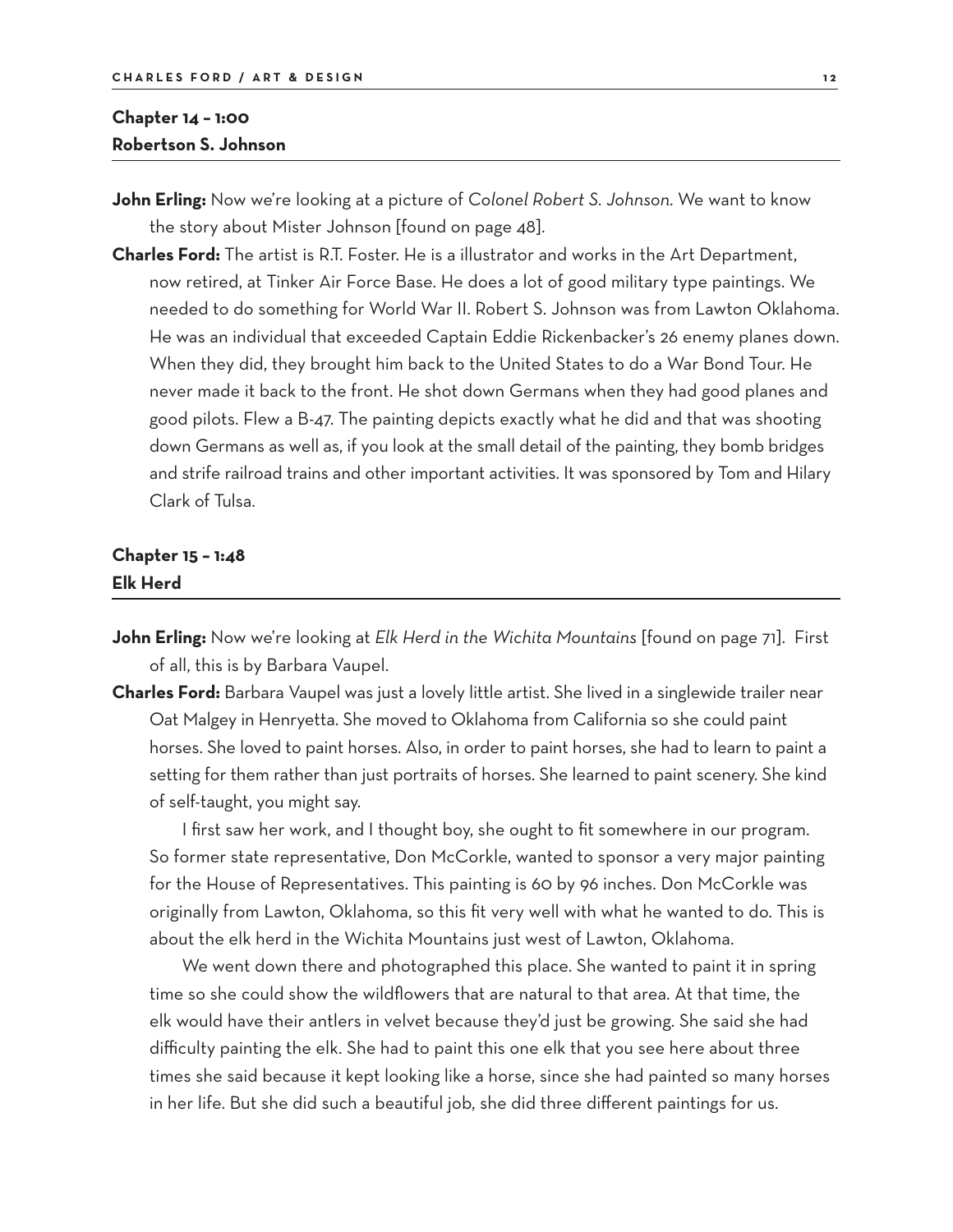That's sponsored again by Don McCorkle. The Wichita Mountains Wildlife Preserve was established by Teddy Roosevelt.

**JE:** And many people from across the United States, having never been to Oklahoma, would have a hard time believing they're looking there at Oklahoma.

**CF:** Yep.

## **Chapter 16 – 1:40 Battle of Round Mountain**

- **John Erling:** This portrait is titled *Battle of Round Mountain* and it's by Wayne Cooper [found on pages 74-75].
- **Charles Ford:** *Battle of Round Mountain*. This is the second painting that we did and this was sponsored by Senator Ted Fisher of Sapulpa. Ted wanted to do something about Creek County, and this was on the very edge of Creek County.

 The battle of Round Mountain was a battle during the Civil War where Indians fought against Indians. Opothle-Yahola was the principal chief of the Creeks, and he was the loyalist to the Union. The Texas Rangers and another band of Creek Indians that had signed the treaties with the Confederacy all ended up fighting here at the battle of Round Mountain.

 They left here and went to the Battle of Caving Banks and fought there, which is up on Bird Creek. Later, they were decimated and Opothle-Yahola went up into Kansas to get away from them, and I think later died up there.

 It's quite a picture. Nobody knows exactly where this is. We had read the journals of the Texas Rangers. They talked about that it was a bend of a creek. These two round knolls and that there was a guy setting the prairie afire behind the troops, and so we tried to depict that the best we could.

 These paintings, every one of them, we've spent anywhere from two to six months researching to make sure that we get everything just right, that we don't do something incorrectly, either as to costume or as to setting or to its subject matter that we're trying to depict.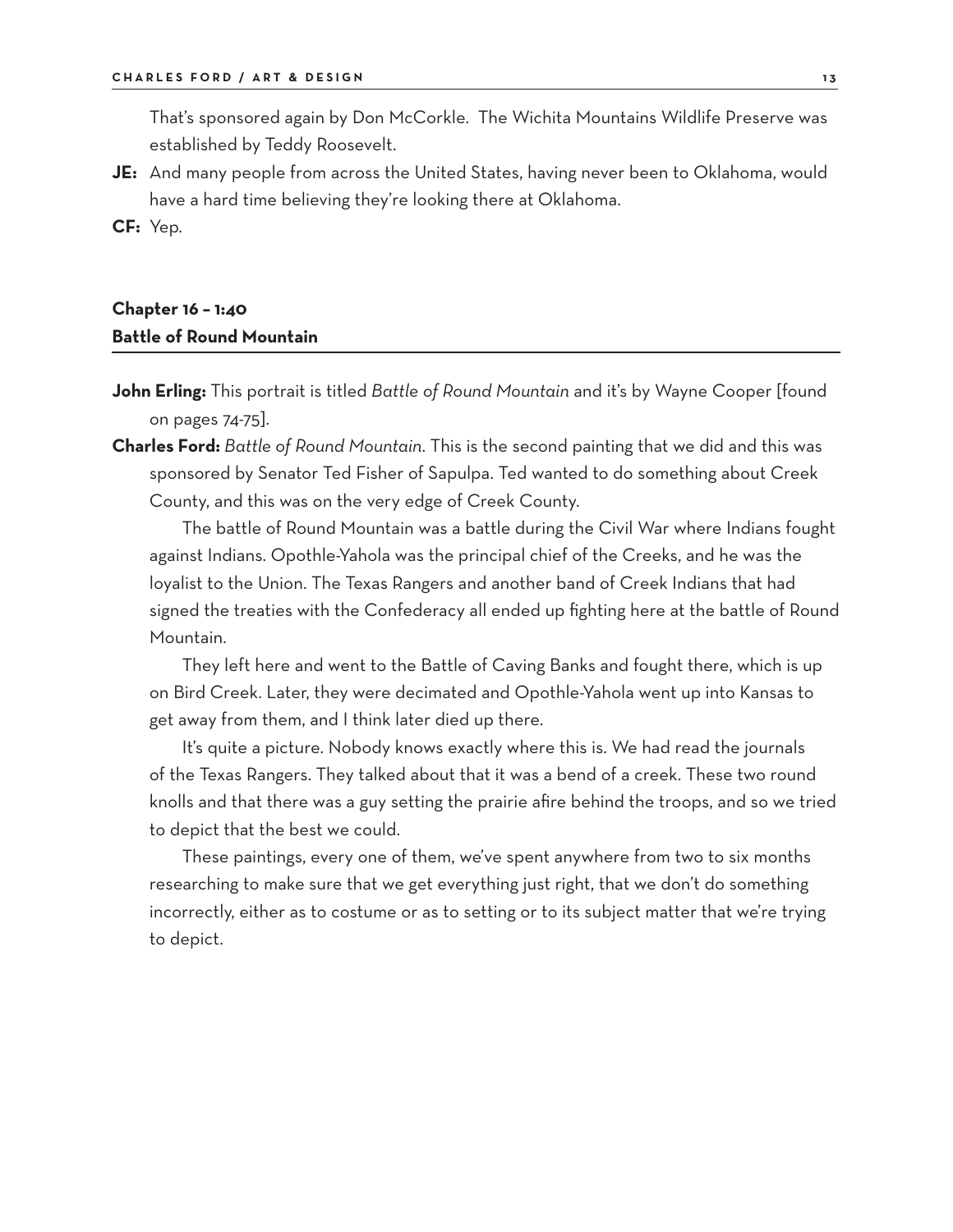### **Chapter 17 – 2:20 California Road**

**John Erling:** We're looking now at the *California Road* and this is by Wayne Cooper [found on page 79].

**Charles Ford:** Wayne Cooper was the first artist I used. He had done several large paintings for the Will Rogers Memorial. He's probably the best Western painter to do horses and cowboys and things of that nature that we have in the group of artists that do our paintings. *The California Road* was sponsored by a former senator, Joe McGraw, and his wife, Carol, of Tulsa.

 The California Road was a very important road. People would come up the Arkansas River to Forge Smith, Arkansas. Then they would catch a stage or coach or traveling commercial wagons or whatever it was and travel across Oklahoma on the way to Santa Fe. Then from Santa Fe they would go on into California. It's very important. It's been depicted on the Canadian River at the mouth of the Little River, Edward's Trading Post, which is down there in Hughes County.

 The California Road was active from the time of the gold strike in California until the railroads were completed in the 70s. It went through this place. Edward's Post, the daughter of Edward's married Jesse Chisholm. All these things kind of interconnect. Every time you read something about a location you find something else that you've already either read about or a person who came through and it just crisscrosses and all ties together in some kind of a web work.

 Chisholm later had a trading post further up on the Canadian River, which was the basis for the Chisholm Trail. He never took any cattle on the Chisholm Trail. It was named after him because he had a trace, a road built, from his place on the Canadian River to Wichita to bring supplies down to trade with the Indians.

 But anyway, back to this, there were several places we could paint this. One was at Rock Mary, which is another identification feature of Oklahoma or the Antelope Hills, which it went by. We thought this was the best location because there were military stationed here as well as a trading post and it was the last outpost between here and Santa Fe that you could buy supplies on the way to California.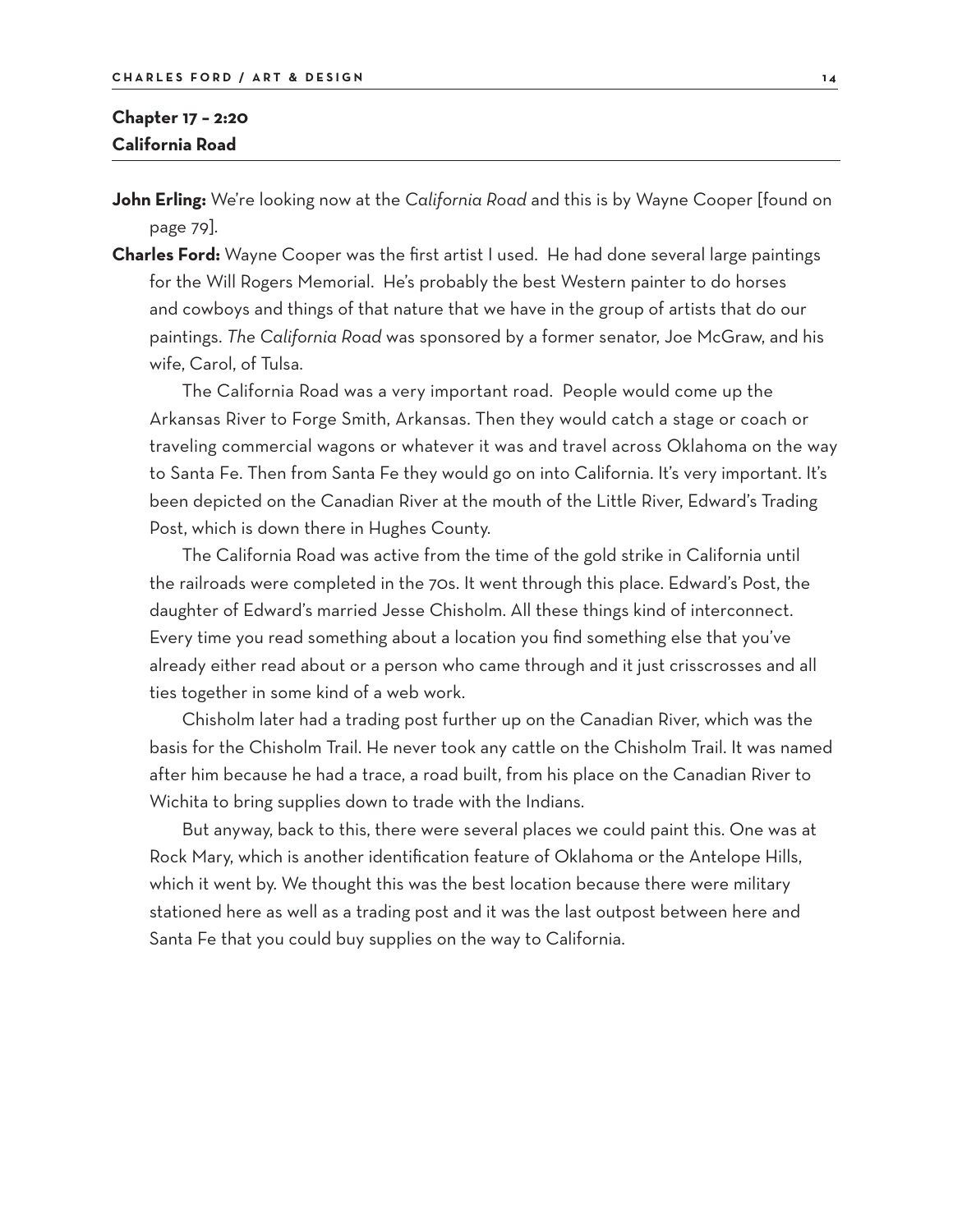#### **Chapter 18 – 1:06 Cattle Trail**

**John Erling:** Now we're looking at *Great Western Cattle Trail—1890s* [found on page 81]. This is by Barbara Vaupel. Tell us about this picture.

**Charles Ford:** Barbara Vaupel, again, we talked about earlier. She's unfortunately passed away with cancer here about five years ago. The last of the great cattle trails was the Great Western, which was in Western Oklahoma and it went through Camargo and Vici and all the way up to Kansas. What this depicts is the cattle trail crossing the Canadian River near Camargo. The Indians are saying "We want five of your beefs to cross our lands and eat our grass." These were assets. About all they had was the grass. The old cowboy's saying "Well I'll give you two." The bargaining begins. Senator Robert M. Kerr, who passed away a couple years ago, was the sponsor of this painting. His district stopped on the other side of the river. Little town of Trail, which is still on the map, it's where the cowboys picked up their mail on the trail as well as sent out post on the trail.

#### **Chapter 19 – 1:42 Magic of Petroleum**

- **John Erling:** Now we're viewing *The Magic of Petroleum*. This is on page 83 of *The Senate Collection* book; this is by Wayne Cooper.
- **Charles Ford:** This painting is sponsored by ONEOK, Inc. Of course it's a major producer of natural gas and petroleum in Oklahoma. There were three oil springs that were discovered when the Five Civilized Tribes arrived in Oklahoma. The shamans or the medicine men would gather this oil and use it for magical and medicinal purposes. It's showing the first use of petroleum in Oklahoma, which is important to Oklahoma. Except it's not an oil well; it's not something you drill for, although later they did drill. The Indians drilled and never did find oil that they could produce.

 One of the springs that they had down near Ada, the Chickasaws advertised in the Fort Worth paper that we have this oil spring and this petroleum, and if you will come up and visit our spa it cures everything. It cured warts–it cured everything. I think the Indians spoke with a forked tongue about the magic of this petroleum that they were talking about.

 It's quite an interesting story that oil just leaked out into the water. I'm always amazed at the problems in the Gulf. They talk about how toxic the oil is. They ought to talk to some guy on a drilling rig out here on the deck of that drilling rig and see how much oil he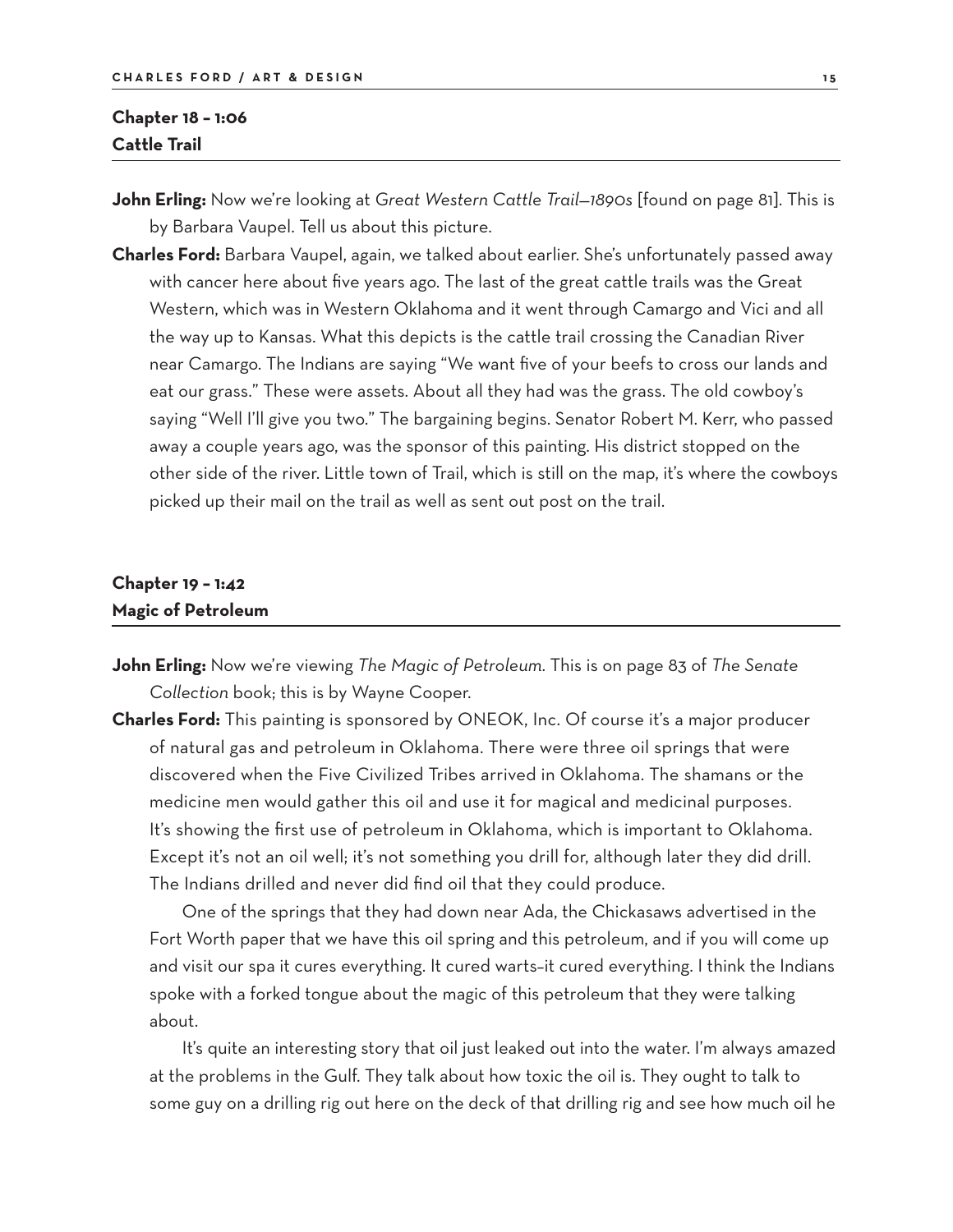gets all over him, if he feels like he's being intoxicated by this petroleum product.

- **JE:** They had no idea what was happening here, and then later on Glenpool would be our earliest.
- **CF:** Yes, and Nellie Johnston (Jane) was it up in Bartlesville.

#### **Chapter 20 – 3:28 Ft. Smith Council**

- **John Erling:** Here we come to *Fort Smith counsel—1865* by Mike Wimmer [found on pages 84- 85]. What is going on with all these people here?
- **Charles Ford:** This painting's sponsored by Lilah B. Marshall and Paula Marshall of Tulsa's Bamapie family. This is a very important counsel meeting. There was no decisions made at this, but there's a lot of indications of what they did later. They brought in 11 Indian tribes that signed treatise with the confederacy. Which meant that they invalidated all of the treatise that they signed with the United States.

 The purpose of this was to get them together and sign new treatise. In the process, they lost a lot of their lands because they signed with the confederacy. They lost a lot of uses of their lands. It was a signal to start moving towards statehood because if you recall, Oklahoma was the last territory or state to have a railroad because up until the Civil War, Indians could not sell or obligate any of their lands. They were held by the tribe itself and not by individuals.

 This counsel meeting brought all those together at Fort Smith shortly after the Civil War. In fact, I think it was in September and October. September the 8th is what the text says. The important thing I thought in the whole meeting was and if you look at the painting, the action of the painting was that there's a map and Chief Alan Wright of the Choctaws is pointing to the map.

 In response to the government official who said, it's about time that we start pulling all these tribes together into one territorial effort in order to become one. Alan Wright said if we do that we ought to name this country Oklahoma, which is a Choctaw word for Home of the Redman. That's where the first time that the word Oklahoma was ever used in any official function. That's the very purpose of telling the story about this counsel of which they lost the opportunity, they could lease the lands, they could sell it through permission of the Interior Department and started the movement towards the state of Oklahoma.

- **JE:** Are there any people of modern day era that are depicted in this?
- **CF:** This one also has Paul Marshall's portrait in there. He's next to Alan Wright. Alan Wright's depicted and there's a couple others in here. We have some Indians of note.
- **JE:** When I look at this, is that Neal McCaleb in there?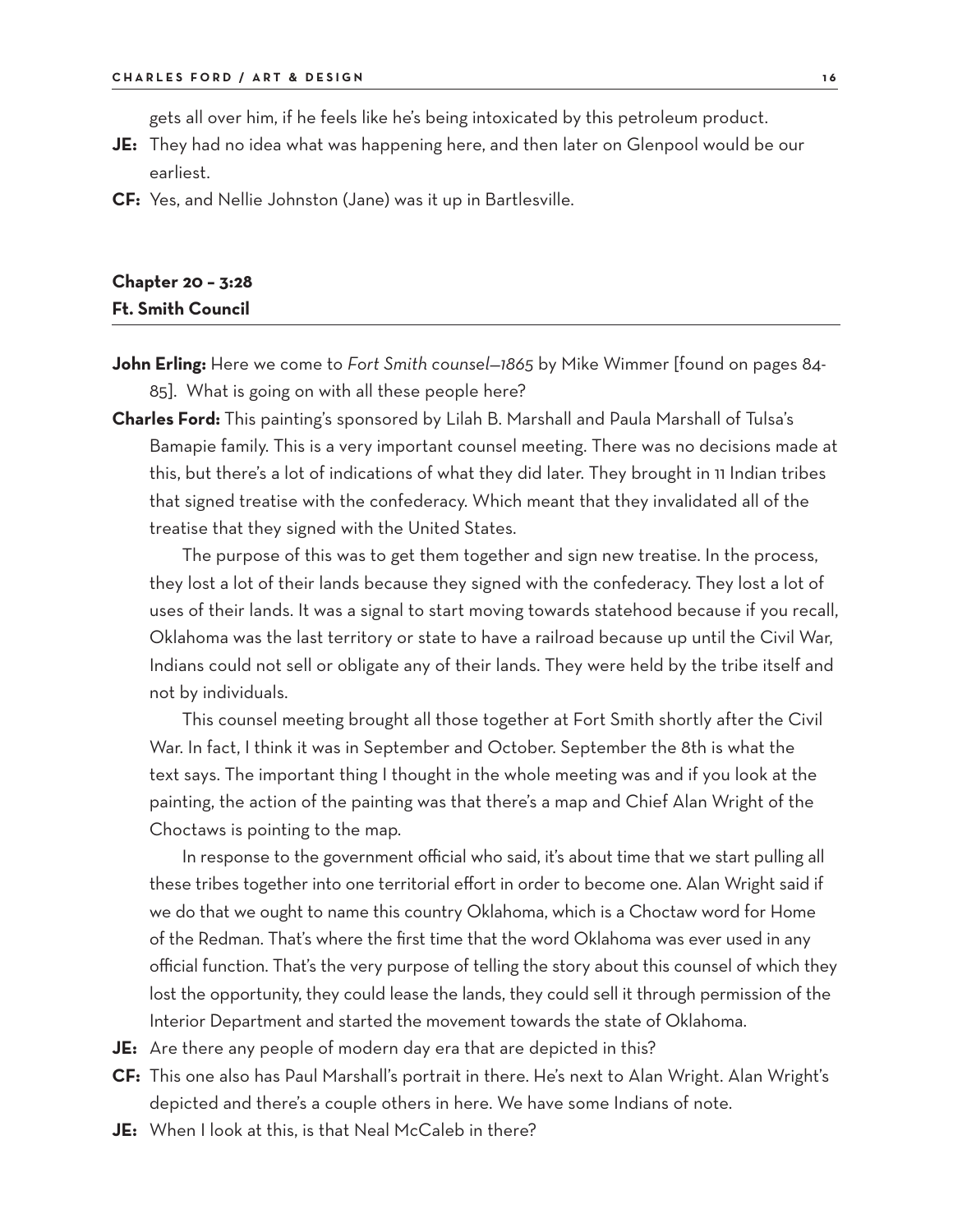- **CF:** Yes, Neal's used twice. He's over here with grey hair, then you got a mustache over here is Alan Wright. By the way, Neal McCaleb's great, great, great uncle was at this peace conference.
- **JE:** Neal McCaleb was…
- **CF:** Transportation of Germany is also a minority leader in the House of Representatives.
- **JE:** The only soldier in this scene.
- **CF:** Well, he represented the military. There's another one back here. It was at the military buildings at Fort Smith and of course he had military in the back for security, I guess. Kelly Haney is pictured over here a couple of times. Mike Wimmer does not make up faces. He uses portraits in every one of his faces. Now he might alter it a little bit to give age or give period appearance, but he uses real faces. And everybody he uses is somebody that's been sat down and used their image.

## **Chapter 21 – 1:21 Medicine Bluff**

- **John Erling:** This portrait is on page 87 of the book we're touring *Art of the Oklahoma State Capital, The Senate Collection*. This is *Medicine Bluff at Ft. Sill 1870s*.
- **Charles Ford:** Anybody who has served in the military at Fort Sill would know what Medicine Bluff is. Medicine Bluff is about a half a mile long. It runs to a peak and then falls off to a bluff and the prairie on the West. Fort Cobb for the day was in the wrong position because the Chickasaws and the Comanches were feuding. It wasn't in the right place. This Medicine Bluff, you could stand on top of the bluff and view fifteen miles in either direction and keep control of the action between the two Indian tribes that were feuding. Of course, the government gave the land to the Chickasaws and the Comanches felt it was encroaching into their area. That's the very purpose of the bluff as at Fort Sill is that location.

 What it depicts is that they had a encampment of Cheyenne Arapahos that had been brought in. They're just going out to check on them, see if they need anything. Nothing confrontational. It's sponsored by two senators from the Lawton area—Senator Sam Helton and Senator Jim Maddox.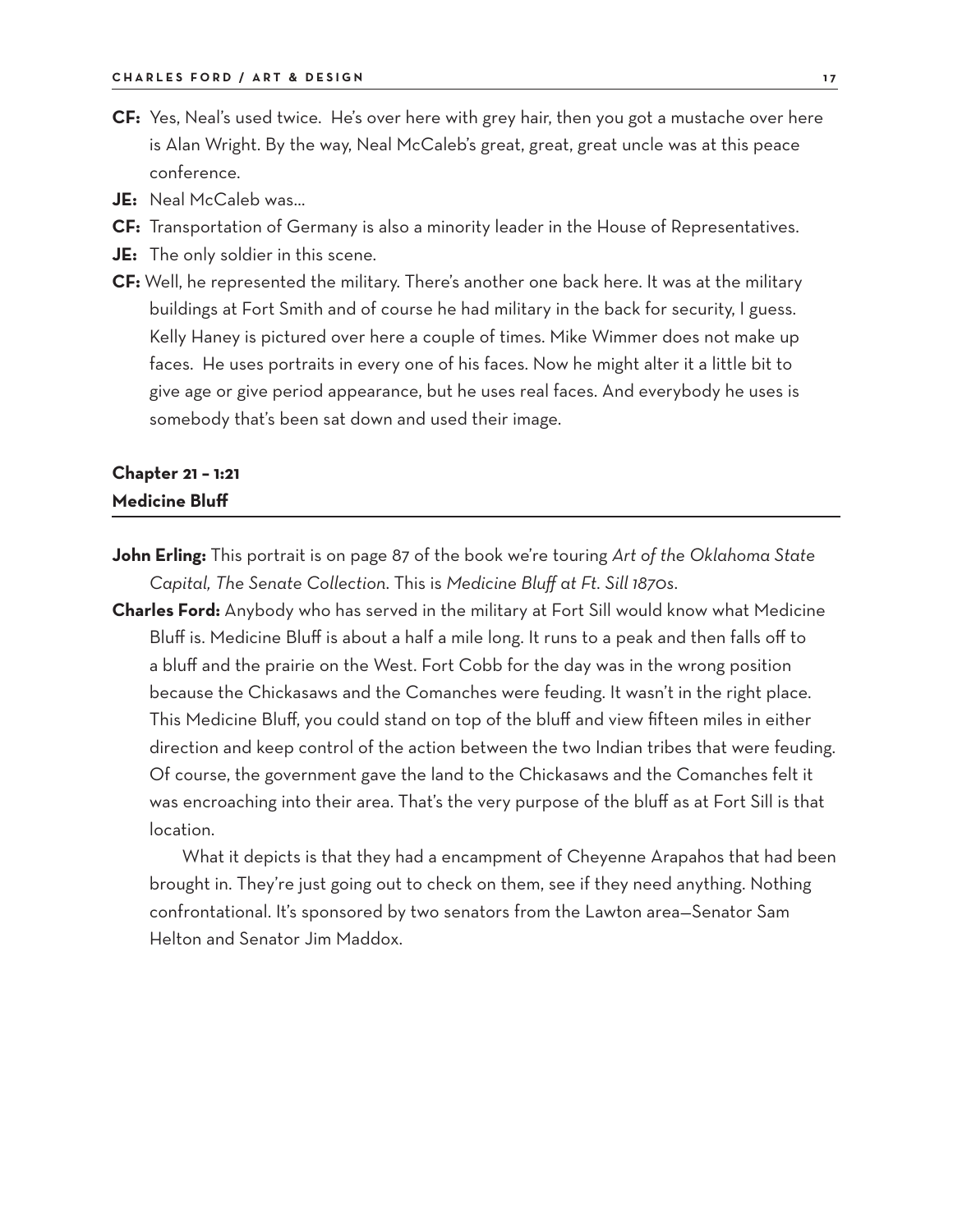#### **Chapter 22 – 1:52 Traffic Jam**

**John Erling:** Charles, what is this all about? *The Traffic Jam at Limestone Gap* [found on page 90]? **Charles Ford:** Traffic Jam at Limestone Gap is sponsored by Senator Gene Stipe. It tells of the

Texas road that went from Baxter Springs, Kansas down to Fort Worth. It was the earliest road that took cattle north to the market, and it also took commerce south to Texas because there weren't any railroads at that particular time. More cattle went north on this road than all the other trails in Oklahoma combined, primarily because it was there for many years. It was a branch that took off once they got to Muscogee and went up through Tulsa.

 As the railroad moved west in Kansas, these trails followed the end of the trail. It was cheaper to take them that direction, and it's at what's called "Limestone Gap." If you've ever been down Highway 69, north of Stringtown and south of Kiowa, you go through a rock formation that's called "Gap," and that's where Reba McEntire went to grade school, by the way, but it's a very noticeable area.

 Later, the MK&T Railroad went down that same route. Now, it's Highway 69 going down that same route through this same gap. In reading one of the journals of people who went through there, one of them was that when it got to the Limestone Creek, which goes through Gap, there was a bridge built there out of timber, and there was a Choctaw Indian sitting there charging a toll to cross that bridge. Why, this guy gave a half a bushel of oats to cross the bridge.

We kidded Gene Stipe, this is his first toll road built in his district back in the 1850s.

## **Chapter 23 – 1:38 Washington Irving**

- **John Erling:** Now we come to this portrait of *Washington Irving Meeting the Osage* [found on page 90].
- **Charles Ford:** The book *Tour of the Prairies* by Washington Irving, which is about his tour from Fort Gibson all the way out to Edmond, Oklahoma south to Norman and then return was quite a famous book that he wrote. It was very popular in Europe because Europe at that time, anything that had to do with aborigines they were excited about.
- **JE:** Washington Irving would be known for the short stories, *The Legend of Sleepy Hollow* and *Rip Van Winkle*.
- **CF:** Yes. It's the painting that I gave. It's the very first one that started this whole business of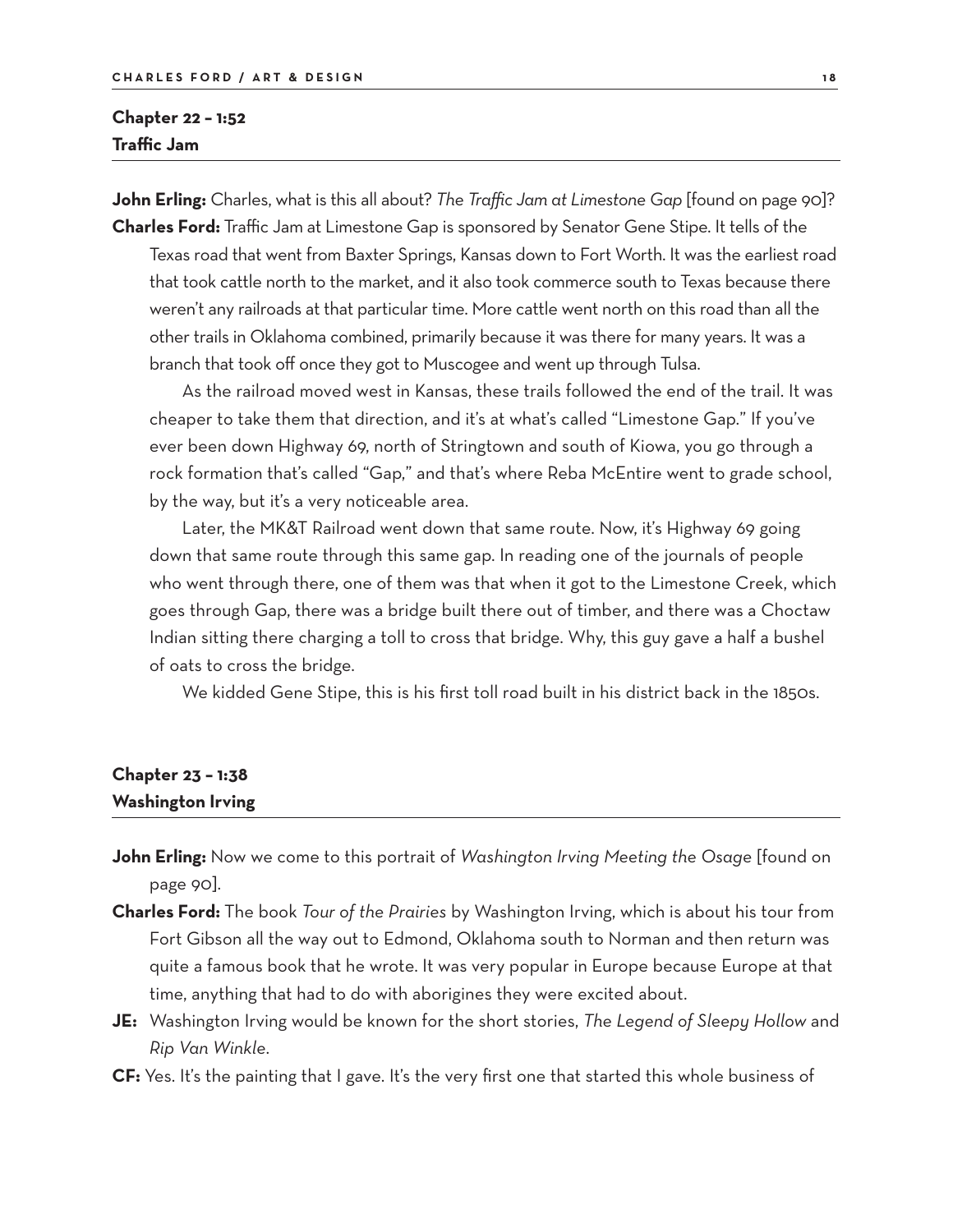artwork at the capital. It's just a vignette out of that book. The Indians liked to come into camp, visit, do some trading. The vignette shows other Indians off in the distance to the right. It shows the Dragoons that accompanied the tour, which Washington Irving kind of piggy backed on to because they were going out to try to settle the wars between the Pawnee's and the Osage. The Pawnee's were quite vicious at that particular time.

 In reading the book, it's a wonderful book to read, there were 2 Indians sitting there and they started laughing. Washington Irving asked this interpreter what they laughed about and he said, "well, the Dragoon was talking to the Indians that we need to be brother and be one family and everything and this one Indian told the other Indian, well we better go out and steal their ponies before they make us brothers." But anyway, that's the first one that we started.

## **Chapter 24 – 2:48 Louisiana Purchase**

**John Erling:** Now we come to this huge portrait. This is the *Ceremonial Transfer of Louisiana Purchase—1803* [found on pages 92-93]. Oklahoma was right in the middle of all that.

**Charles Ford:** Yes, Oklahoma is part of the Louisiana Purchase. The thing that we decided to use about it that you could make a painting about it was the transfer and that was the ceremonial transfer. The treaty's were signed in Paris and in Washington DC but the date it was determined that they would transfer, if you go to New Orleans and go to Jackson Square, you'll notice the old buildings on the north side of the square. The Cabildo—that building's still there. This transfer was done inside that building.

 In fact, the room is still there. We went down there and took a picture of that room. They even had an inventory of all the furniture and everything that was in the room at the time of the transfer.

 The transfer was basically a symbolic transfer because Louisiana Purchase, the only thing that was there was the city of New Orleans. There was no other development in the whole area. They transferred the city of New Orleans, the keys to the city of New Orleans over to the Americans. It depicts that.

 Notables in the picture are the sponsors, Jane and Henry Primo, are just below Napoleon, in the picture. Then there's some prissy little fresh General over to the left and that's me. I work cheap.

**JE:** Behind the table there.

**CF:** Yes.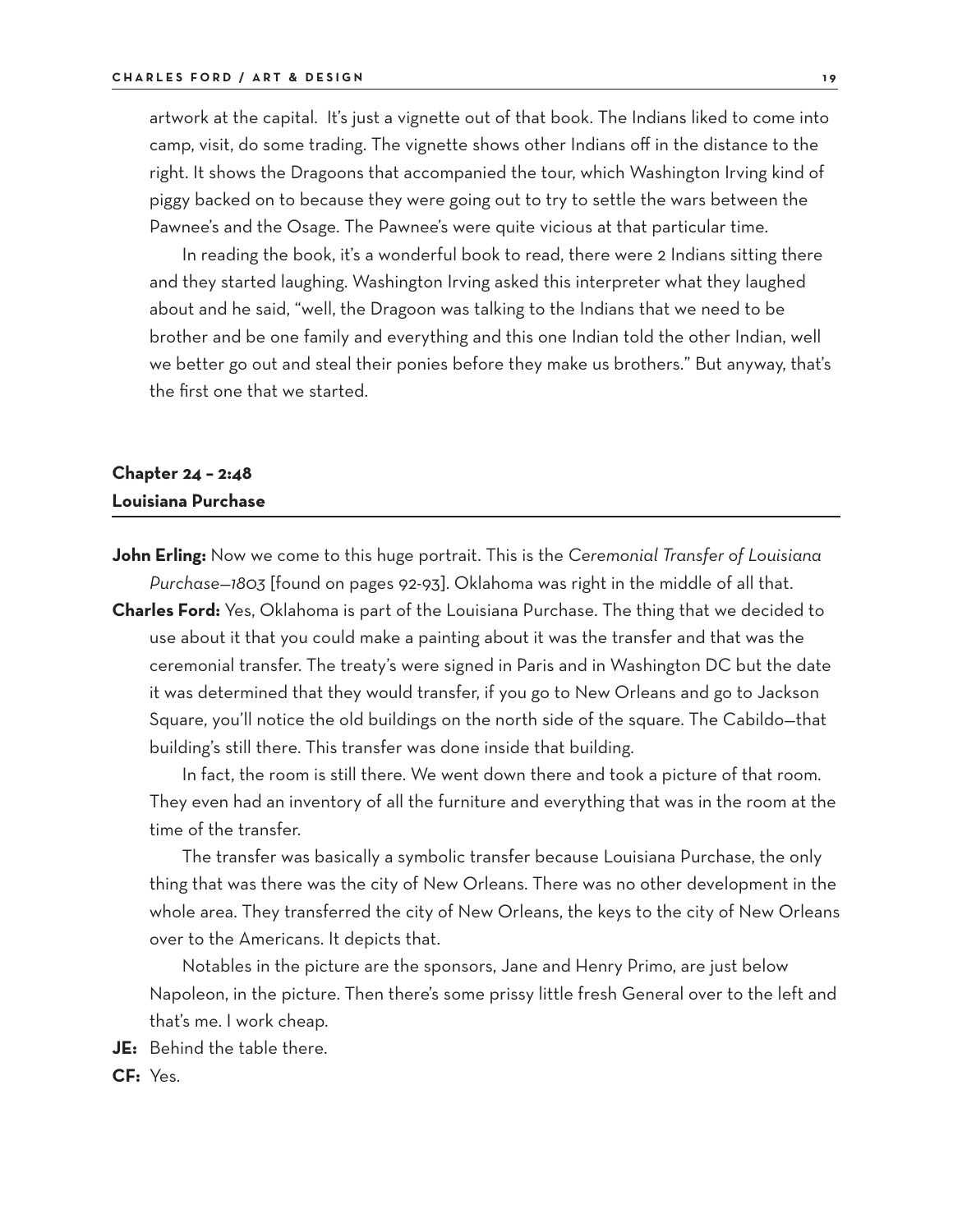- **JE:** Who's the man over here that's sleeping?
- **CF:** I don't know. Mike does a great job of depicting these people. Most of them are people from Norman, Oklahoma. When he lived in Norman. I think my head's used down here at the bottom is two backs of the heads.
- **JE:** With your hair slicked back.
- **CF:** Changed my nose and shows my bald spot in one of them.
- **JE:** Again, we would say he actually wanted to use people. Take your picture, I guess and then he'd paint from that. That's why he used modern day people.
- **CF:** They talked about in the journals of the Damps Green Table Covering. Of course he gave the artist a lot of license and we had some portraits in there and some flags to give it some color. Makes a great depiction.
- **JE:** About 15 million dollars paid for the Louisiana Purchase?
- **CF:** Real cheap. Henry and Jane Primeaux were just absolutely excited about this. Of course, they're from New Orleans originally. He's French, of course. He's now in Oklahoma and this is home and he was glad to be involved in doing something to represent his family. I don't know of a sponsor that wasn't just totally excited about being involved.

JE: You can see them right below the picture on the wall. I guess that would be Napoleon up there.

**CF:** Yes, that's Napoleon up there. Probably wasn't there but it makes for the picture.

#### **Chapter 25 – 1:59 101 Ranch**

- **John Erling:** On page 95 of the book *Art of the Oklahoma State Capital, The Senate Collection*, we have the very famous *101 Ranch* by Harold T. Holden [found on page 95]. I don't think we've talked about Harold.
- **Charles Ford:** Harold Holden is one of our premiere artists in Oklahoma. He shows quite a bit at Prix de West in Oklahoma City, the Cowboy Hall of Fame as well as Gilcrease his portraits, paintings and so forth. He's quite a bronze sculptor. He's done a lot of monumental bronzes throughout the state, really one of the top artists we have in the State of Oklahoma. He doesn't do much painting. I got him to do this particular painting because he really loves the 101 Ranch and its history.

 We tried to show in the picture the Old White House and the commercial store, which are all gone now. We tried to show that the ranch had two purposes. They were a Western show, traveled Europe and throughout the United States as well as a working ranch. They had 120,000 acres at one time, leased from the Cherokees.

What we depict here is Bill Pickett who was a black cowboy who was featured with the Wild West show. He invented bulldogging. If you look here, he's approaching the cow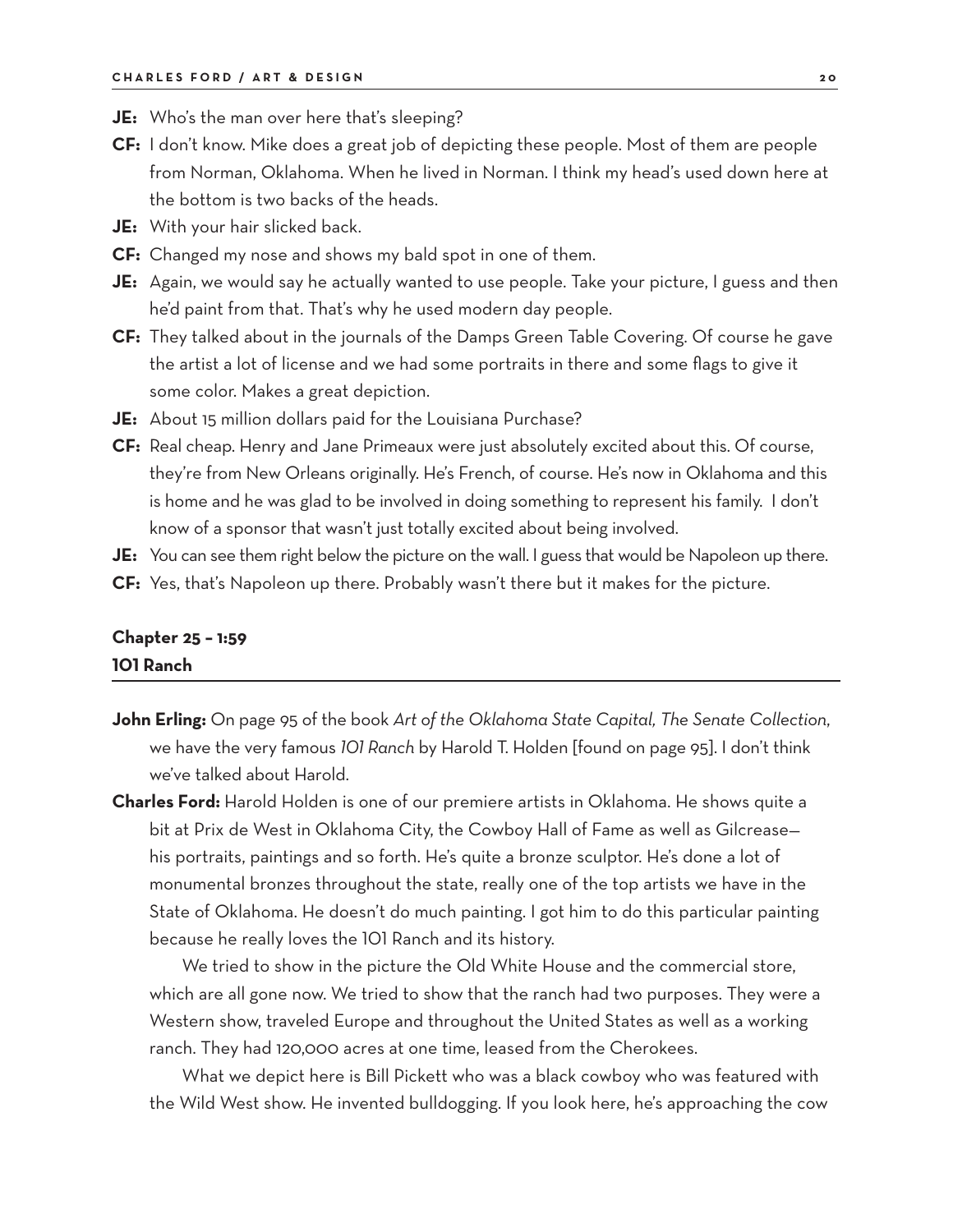from the right side rather than the left side. They do it from the left side now, and the hazer is usually on the opposite side.

 He invented it, and his way of bringing the bull down was to reach over and with his mouth, grab ahold of his snout or his lip and pull him over. I don't think too many of them use that technique today. We had his grandson, Bill Pickett's grandson at the dedication of the painting and looked just like Bill Pickett. That apple didn't fall very far from the tree, I can tell you that.

 This was sponsored by Senator Paul Muegge of Tonkawa, which is pretty close to the ranch.

#### **Chapter 26 – 1:53 April 29, 1889**

- **John Erling:** Now we come to *Oklahoma City—April 29th, 1889*, the famous date in our history. This is in page 96 of the book *Art of the Oklahoma State Capital*. What do we see here, Charles?
- **Charles Ford:** Well, it's an imaginary painting of all their items in the painting that are fact. It picks seven days after the run of 1889. We wanted to show something about the run, but through common picture of horses, people on bicycles and all that, it was quite common and we wanted to show something a little different that we depicted Oklahoma City, what it might have looked like the activity going on. It shows lumber being hauled, train over there to the left. The only thing that was in Oklahoma City before the run was called Oklahoma Station and it was a little bitty post office that was made out of a chicken cope last depicted right there at the center on the left. A little hotel. We show the train stop of water, coal trains and steam trains and stop for water ever so often. Then there is a bridge tassel of the very road going across the North Canadian River. It's basically just to artist depiction of what might have been going on.

 It is sponsored by former attorney general G.T. Blankenship and his wife Libby. Libby is a Warren of the Warren family in Chelsea and G.T. was also a state representative and minority floor leader and a house representative. This does hang in their lobby of the house representative.

- **JE:** This is the most famous land run. There were other land runs, about seven others, I believe.
- **CF:** Yes. They had some lotteries as well as runs. The unassigned lands consist of about 5 counties'. They have not assigned to any Indian tribe and that was the first run.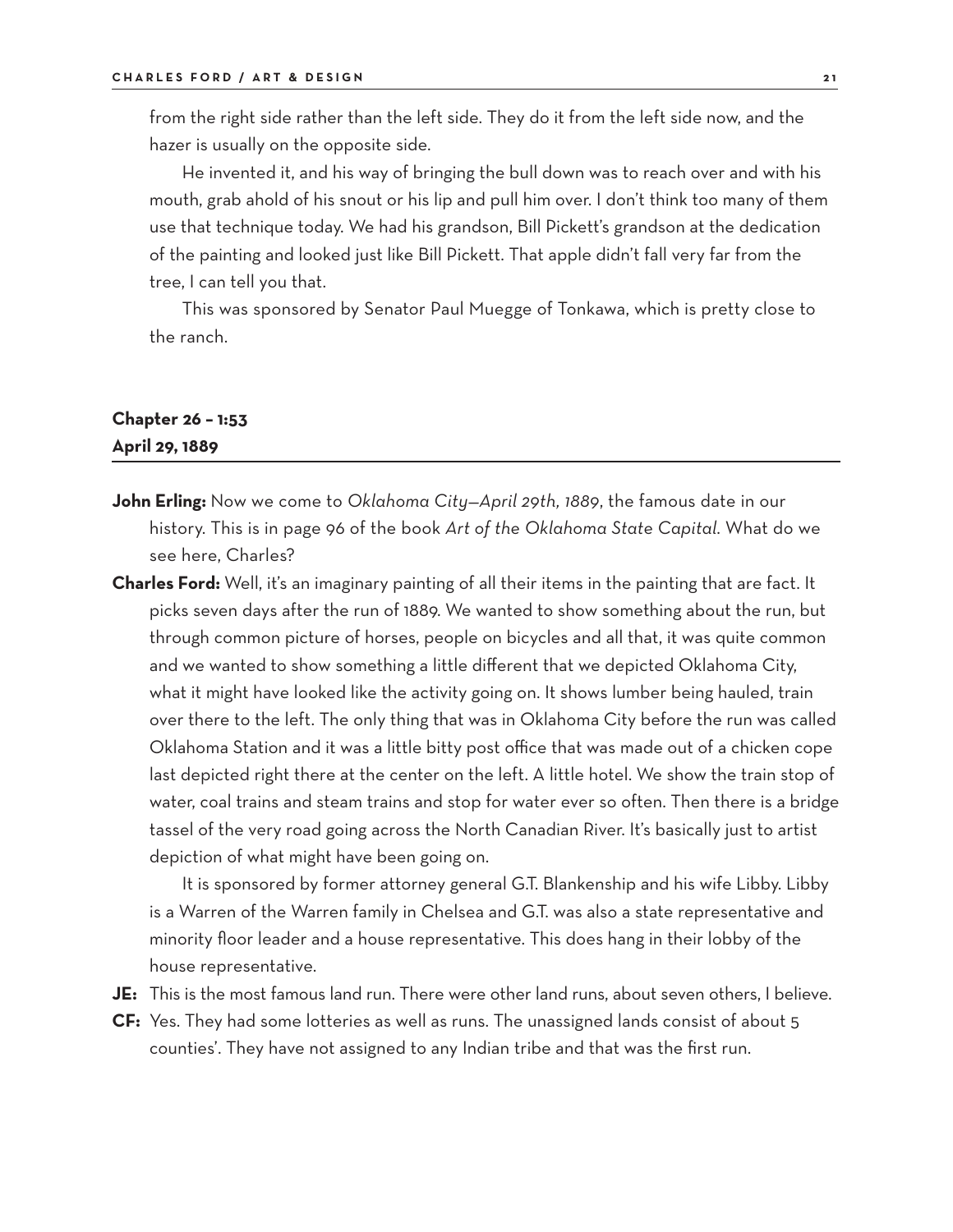## **Chapter 27 – 1:54 Statehood**

**John Erling:** Now, we come to *President Teddy Roosevelt Signing Statehood Proclamation*. **Charles Ford:** This is a very important thing about the absolute time of 10:16 am on November

16th, 1907. Teddy Roosevelt signed the proclamation making Oklahoma a state. Teddy Roosevelt expanded the White House to create the oval office and that area. This would've been what we call the day of the Roosevelt Room. One end of the room is a portrait of Theodore Roosevelt and on the other end is of Franklin Delano Roosevelt, and, depending on who's in which end is over the main part of the room.

 In order to not have his head down, Roosevelt signing something, there was a little incident that happened at this deal. A fellow from Enid, Oklahoma, Albert Hammer, who was a clerk at the land office, was the witness of the signing. When Teddy Roosevelt signed the proclamation, he used a blotter to blot his signature. Most people today don't know what blotters are. I tried to buy some, you can't buy the damn things. Anyway, so when he blotted it, his signature was in reverse on the blotter, and Albert Hammer said, "Mr. President, could I have the blotter for a souvenir?" and he's handing that blotter to Albert Hammer.

 Mike Whimber has his own portrait in there. He's the reporter above the globe on the left. The painting's sponsored by Walt and Peggy Helmerich of Tulsa. Walt's picture is in the painting above Teddy Roosevelt. Now, he didn't know his portrait was going to be in there. I connived with Peggy to get a portrait of him. Could of had to put people in there. There was no picture taken of this ceremony at all. Anyway, we stuck it in there, though. He didn't know it until we unveiled it that his picture was in there. He was somewhat embarrassed about, but I'm sure he's proud of it, but he was put back by it at the time.

### **Chapter 28 – 2:00 S. W. Woodhouse**

**John Erling:** This is a picture of *S.W. Woodhouse at Lost City* [found on page 102].

**Charles Ford:** Mr. Woodhouse was a physician and a naturalist from Philadelphia. He came on the survey of the northern boundary of the Creek Nation, which doesn't follow any natural river or anything. In 1850 when they got to Sand Springs, they camped out there and they rock formation on the south side of the river near Chandler Park and all along that south side of the Arkansas River. He imagined those as being an old abandoned city. Lost City was termed at that time.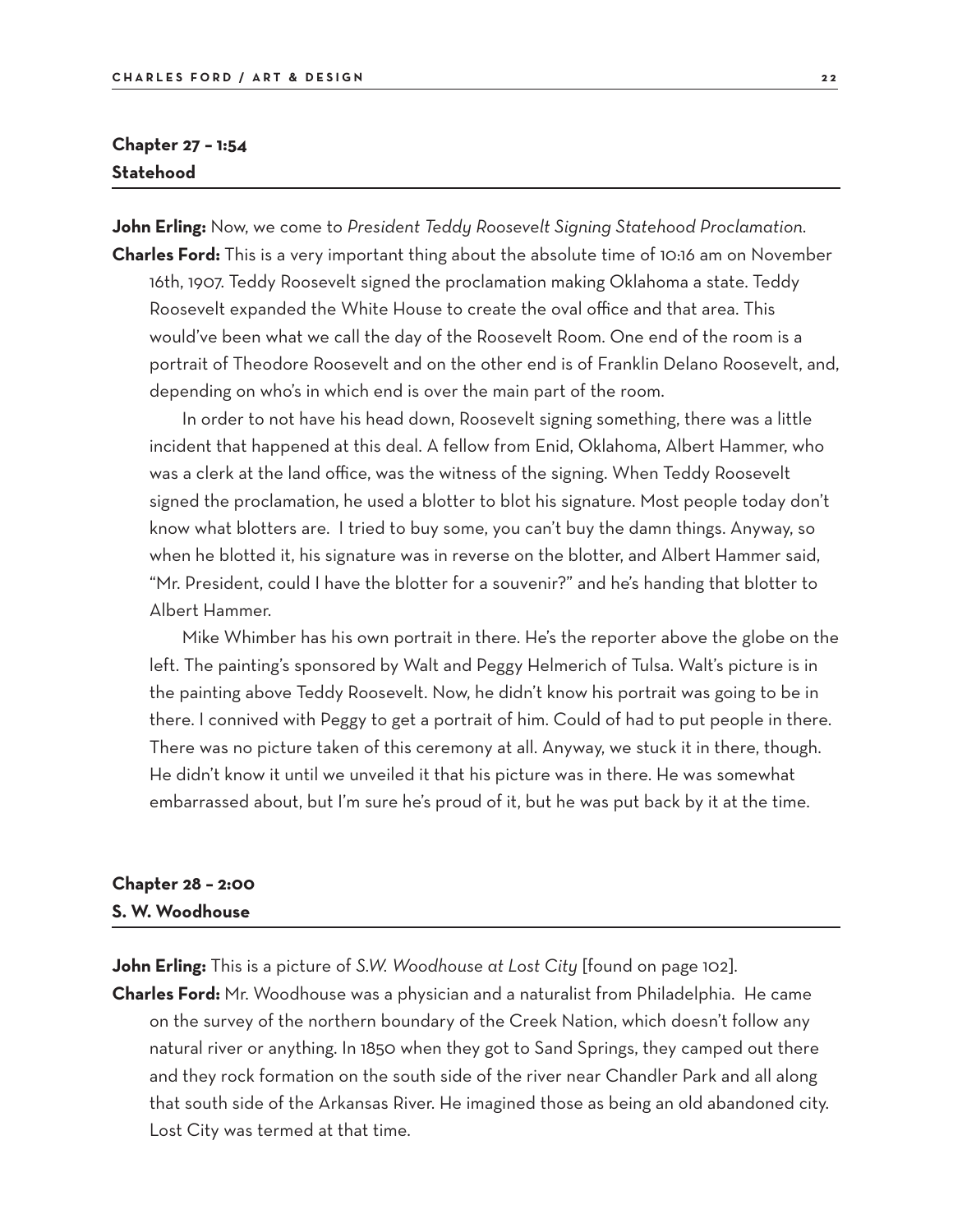As a child, when I grew up in Tulsa that was always known as Lost City. We used to go there as Boy Scouts and hike and camp out in the rock formation because the Avery Drive on the road from Sand Springs on the south side of the river was no open. It wasn't opened until the late 50s, early 60s. They camped out here and this is an area of importance to the area of Sand Springs.

 Woodhouse was a naturalist and he's the first one that identifies scissortail flycatcher as the Oklahoma bird. He also carried with him smallpox vaccine. I thought it was something invented around the turn of the century, 1900. It wasn't. It was invented in the 1700s. The Indian families would find out that he had vaccinations for smallpox, which was still decimating Indian cultures because they had no immunities to that type of disease. They bring the Indian kids into the camp and he would inoculate them against smallpox.

 It was quite an interesting bit of history. In his journals that are in the Philadelphia Museum of Natural History, he has a drawing of these rock formations. That's what we've depicted here. It's sponsored by a Senator Nancy Riley of Tulsa and Sand Springs.

**JE:** That's the story of SW Woodhouse at Lost City.

#### **Chapter 29 – 1:47 Pres. Theodore Roosevelt**

- **John Erling:** Now we're looking at a portrait of *President Theodore Roosevelt at Frederick, Oklahoma Territory* [found on page 102]. What's going on here?
- **Charles Ford:** Teddy Roosevelt heard of a guy in Frederick who hunted wolves and caught wolves and coyotes with his bare hands, and Teddy says, "I've got to see this." Plus, the guy also fought with him at the Battle of San Juan Hill.

 Another person, named Burt Bennett, was very influential with the President and brought him down to Frederick to visit with these individuals and see the action of the wolf hunt. They'd take these—and we show them over here on the right—Greyhounds, and they would chase the wolves until the wolves wore out. Soon as the wolves would get winded. He'd jump off his horse and grab them by the throat and catch them.

 When Teddy Roosevelt was there, he got to see the Wichita Mountains and went back and declared the Wichita Mountains, a section of it, a wildlife preserve, and they brought back elk to the area. It was quite an influential opportunity.

 There's a funny story. Senator Capps and his wife wanted to do something about Frederick and Snyder and the area where they were from. I said, "I'll go back and try to find some incident or something of historically and we'll be happy to do it." They came back and said, "We can't find a thing." There was one thing but my wife didn't think it was worth doing." I said, "What was that?"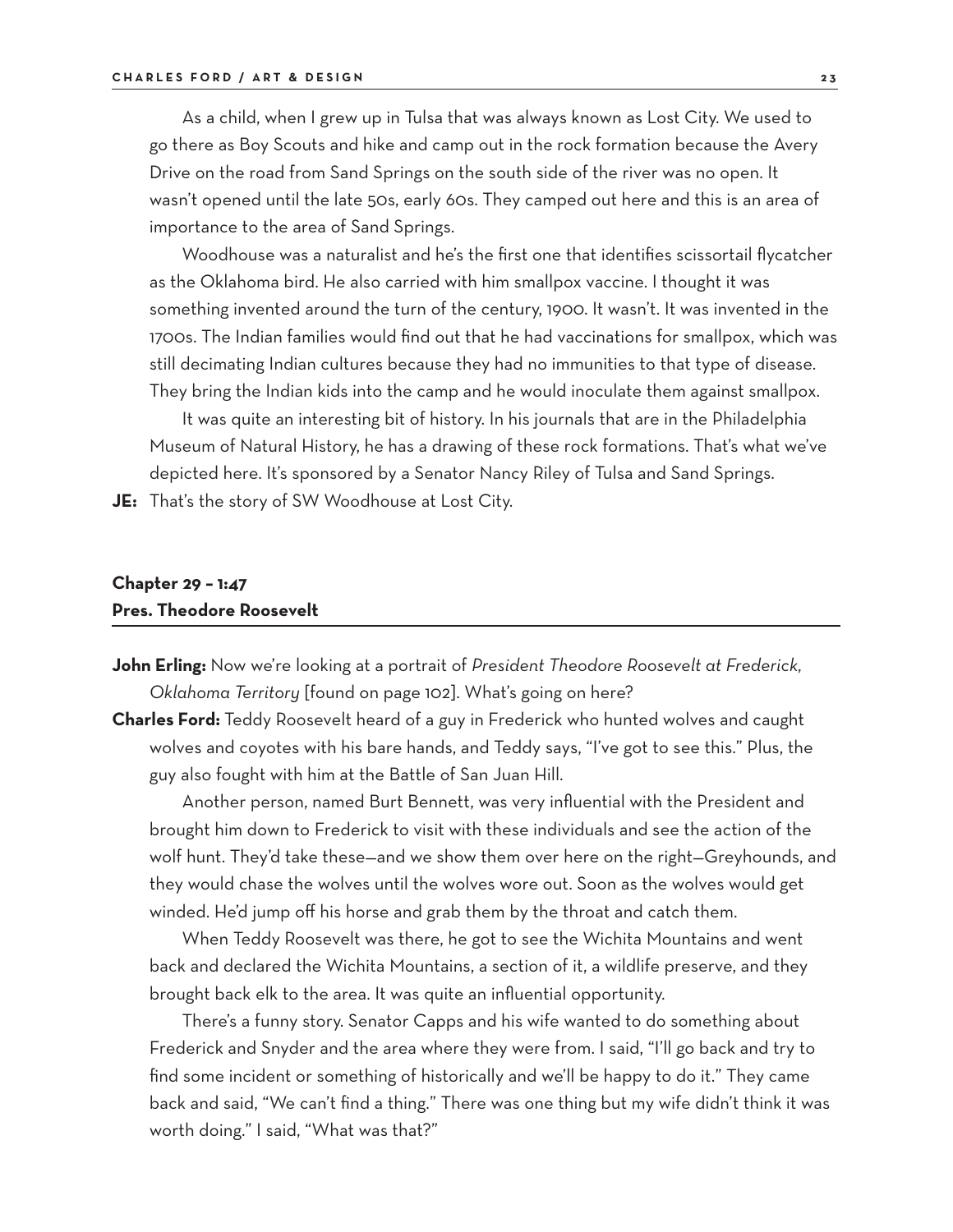He said, "Well Teddy Roosevelt visited Frederick." I said, "The President of the United States coming to your area is not important enough?" "Yeah, but my wife said he was a Republican. She didn't want to do it." (laughter) Anyway it's sponsored by Senator Capps and his wife Wanda, who is now deceased.

#### **Chapter 30 – 2:36 Osage Treaty**

- **John Erling:** Now we come to page 105 in the *Art of the Oklahoma State Capitol* book. This is titled *The Osage Treaty of 1825*.
- **Charles Ford:** The Osage Treaty of 1825 was a very, very important treaty with the Osage. It's a very large painting of 10 foot by 6 foot. It's sponsored by the Tulsa World and the Lorton family. When they started removing the Cherokees and the Creeks into Oklahoma area, Indian Territory, this land already was for the Osage, so they had to come in and sign a treaty to move the Osage up into Kansas because the Osage were quite upset that the Cherokees were moving into their area and their hunting grounds. They were quite fierce fighters and it was quite a problem.

 William Clark of Lewis and Clark fame was the Indian Commissioner for west of the Mississippi in St. Louis. They had this treaty in St. Louis and it was signed by chief of the Osages and sixty great little chiefs. Claremont was the principal chief but it was signed by sixty other small chiefs. Was done in William Clark's museum that he had in his offices that he brought all this memorabilia back from the–the Lewis and Clark expedition.

 It was witnessed by Chouteau, Pierre Chouteau, who ended up here of course. He was quite influential with the Osage. The Osage were very closely connected to the French. Of course the French were Catholic and if you study the Osage Nation it's one of the few Catholic Indian tribes in Indian lore, you might say. It was signed there and it's a great composition that Mike Wimmer put together.

 They do not know where this was, the Missouri history people do not know where this was. They don't know what it looked like but I thought Mike did a great job of putting it together. We have the portrait of Jefferson over the mantle. I love the little vignette at the door where the dog and the boys are looking in there. They're wondering what is all those Indians doing in there. The Indian down here on the left, that's Chris Nick, who studied under Mike Wimmer. In fact, these images of the Indians, Mike used a vignette that Charles Banks Wilson did of a whole bunch of Indian portraits in one. Charles Banks was looking at this painting one day and he says, "Tell Mike that so and so up there was a wide receiver for the Minnesota Vikings." He recognized—Charles is not easy to fool.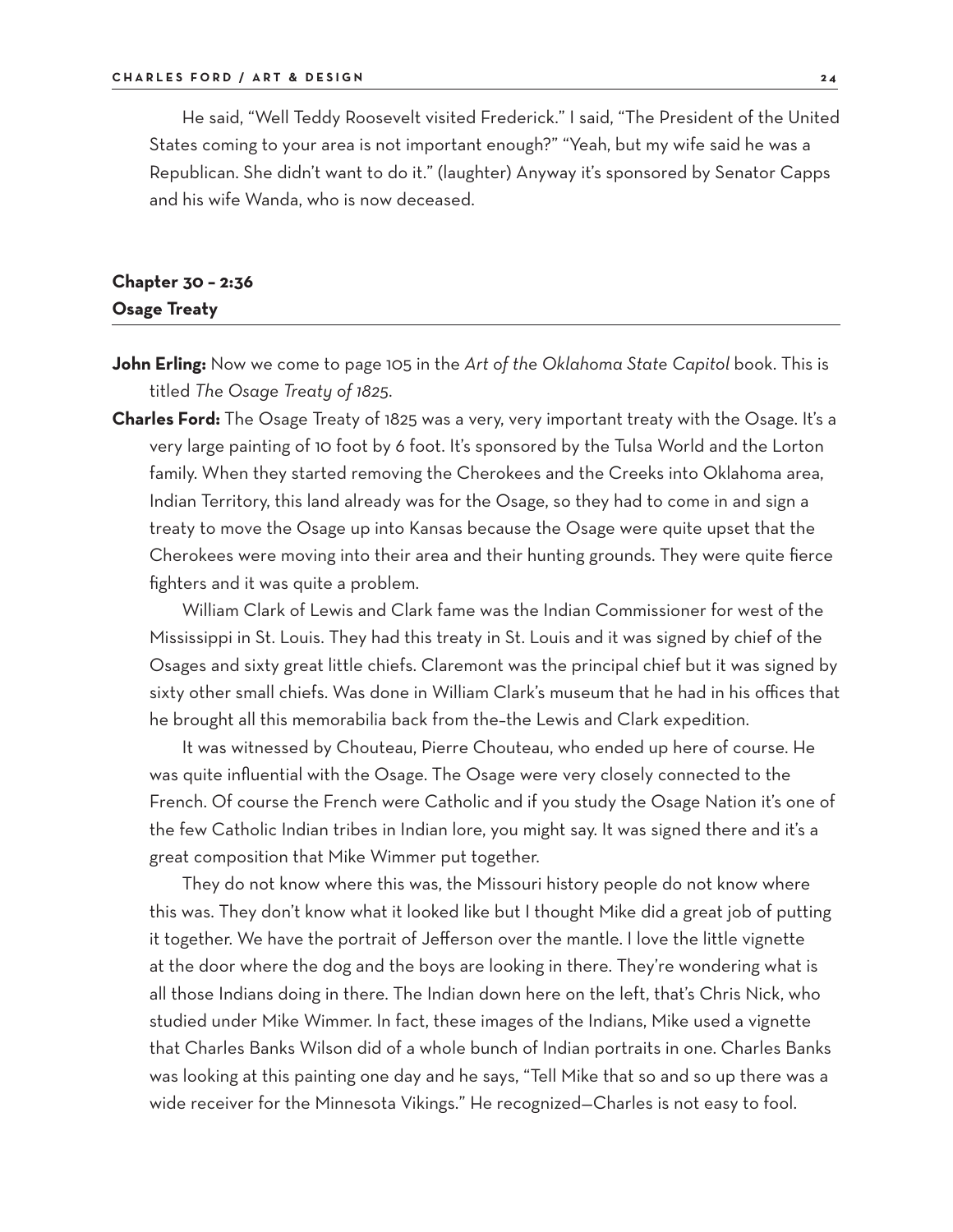## **Chapter 31 – 1:31 Code Talkers**

- **John Erling:** Now we come to *the Comanche Code Talkers at Omaha Beach* [found on page 106]. Tell us how important they were to the war.
- **Charles Ford:** World War II, there were twenty Comanche kids out of Lawton, Oklahoma, that were brought into the signal corps to work out a system where they would talk back and forth in the Comanche language, and the Germans couldn't figure out what the hell they were talking about. I mean, they didn't know what in the world was going on. Code talkers had to invent words. They didn't have a word for tank. They used the word turtle for tank, their word for turtle. Then airplane, they used eagle. All the military terms, they had to find something equal to it.

 Charles Chibitty was the last of the code talkers living, and he lived in Tulsa. We visited with him and got copies of what the radios looked like. Omaha Beach was really a tough beach, but he said that it was just a wonderful place to be during the war. It was very important. This basically indicates part of the battle of Omaha Beach, sponsored by Senator Dunlap and the Phillips Petroleum Corporation.

- **JE:** Charles Chibitty, has he passed on?
- **CF:** Yes, he has.

#### **John Erling:** Yeah.

- **CF:** He passed away a couple of years ago.
- **JE:** Yeah.
- **CF:** But it was interesting, when we dedicated the painting, we did it in the senate chamber. He's quite an exciting person. I told Charles, I said, "Well, you've got about three minutes, and we'll let you talk about code talkers." After about ten minutes, I figure he was into his Rotary speech. (laughs) But everybody was enjoying it.

## **Chapter 32 – 0:52 Last Farewell**

- **John Erling:** So, now we're looking at *The Last Farewell of Will Rogers and Wiley Post* [found on page 107]. Tell us where this setting would be.
- **Charles Ford:** This is in Anchorage, Alaska. It's sponsored by the Sisk Charitable Trust. Charles Harris of Tulsa is the head of that trust and quite an aviation enthusiast himself.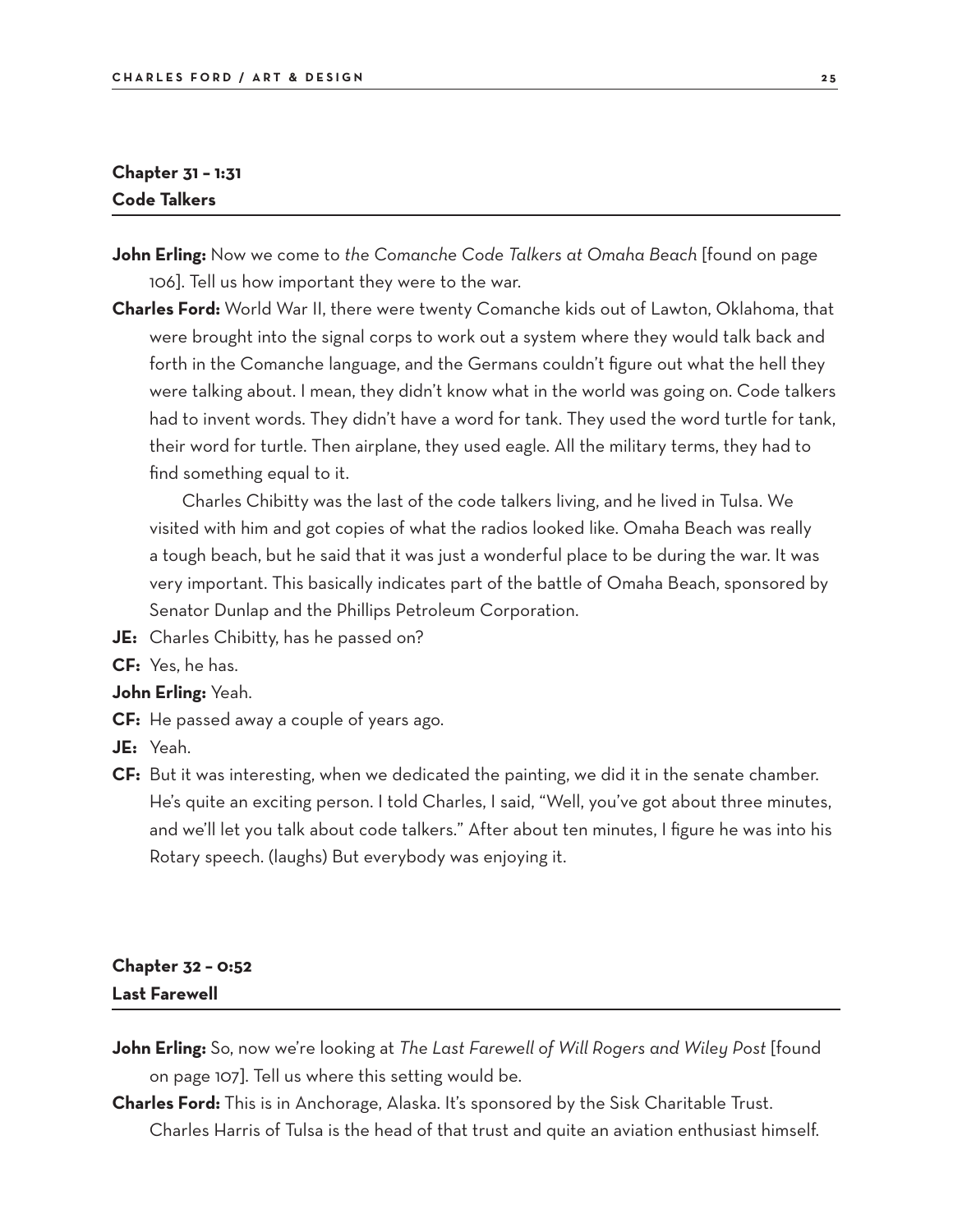There is a photograph called the last photograph or Will and Wiley. This is basically what it looks like. That photograph shows Will up on the wing of the plane and Wiley down on the dock talking to the kids. We've moved Wiley up to the plane, and they're kind of waving to the kids goodbye. We call it the last farewell before they crashed and killed both of them in August of 1935.

- **JE:** A major day in the life of our nation.
- **CF:** Yes, it was.

## **Chapter 33 – 4:22 In Conclusion**

- **John Erling:** Well, that brings to a close our tour through the book, *Art of the Oklahoma State Capitol: The Senate Collection,* which if you'll go to our book section here on VoicesofOklahoma.com, you'll see how you can purchase this book. While we have gone through 30 of them, in total there are how many in the book?
- **Charles Ford:** There's eighty-one oil paintings, and then there's seven bronzes, and there's twenty-eight stone lithographs, hand-painted in the 1830s and '40s.
- **JE:** All of these are displayed at the capitol, which has made our capitol, now with the dome, one of the most beautiful we have, I would imagine.
- **CF:** Our capitol is not the most opulent. Our walls were supposed to have been of sandstone. We didn't have the money, so we have plaster scored like sandstone. A number of special features of the prominent rooms. For instance, our baluster in the senate was supposed to have been pierced marble, but it's plaster and faux marble painted. A lot of other features of the building were left out. When the capitol opened in the capitol building in 1917, we didn't even have the front steps yet. They had to fund that.

The legislature left the session appropriating a small amount of money and a capitol that was no more than two stories tall. Well, you look at the original plans, the fifth floor is the second story, the fourth floor is the first, and everything else is subfloors. (laughs) That's how the architect got around the legislation. Of course, they only met every other year then. By the time they got back into session, it was too late. The building was under construction.

- **JE:** But your collection of artwork continues here in 2010.
- **CF:** Yes, it does. We've done twelve paintings since the book was published, and we will continue to do things as long as we have people who are willing to sponsor and those proper subjects that include something about Oklahoma: its beauty, its history, its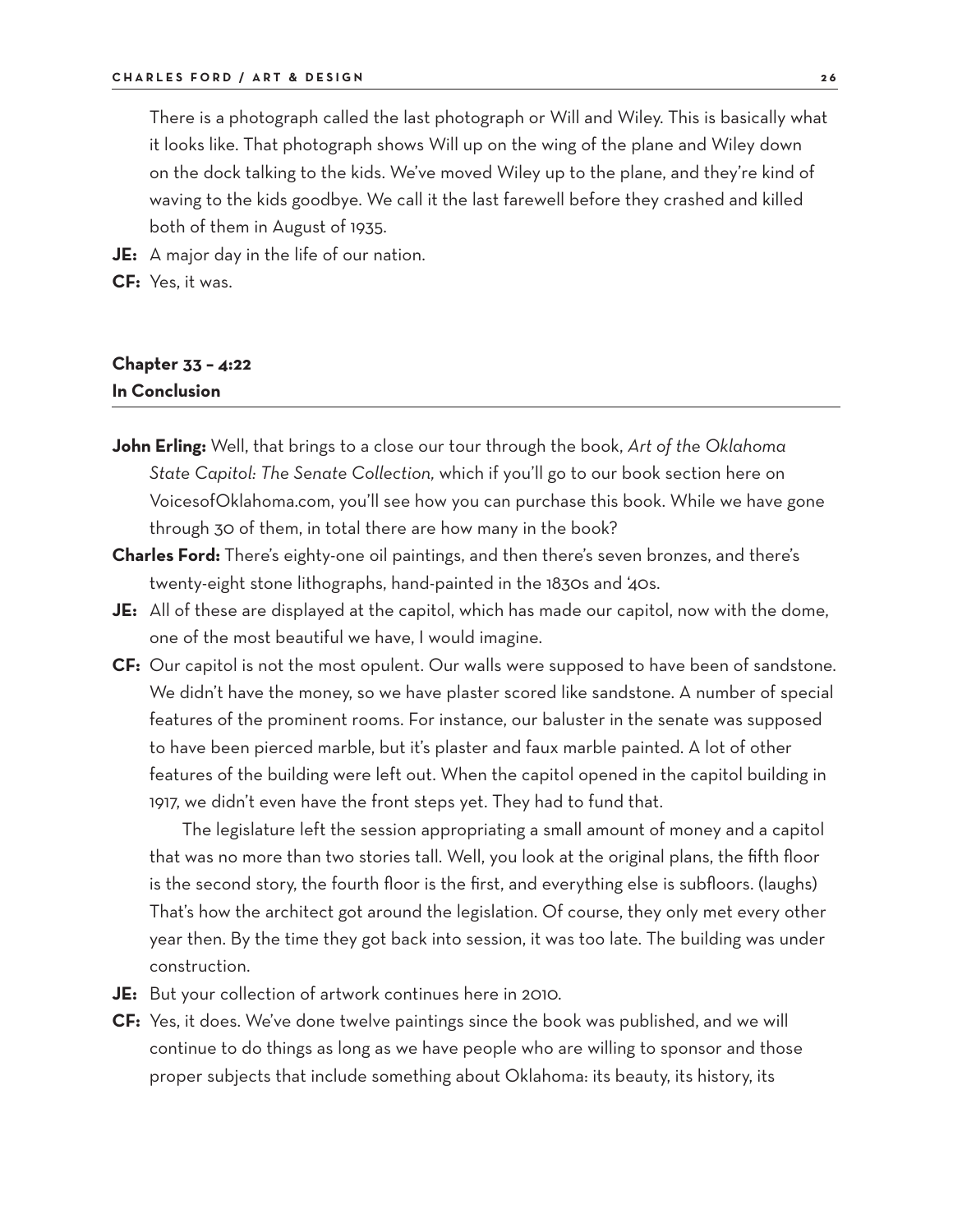persons. For instance, we started a series of portraits of all the pro tems of the senate. We've done five so far, and we've got a new pro tem coming up in January. We will do that one. At our last meeting of the board, we tried to figure out how to close this thing down. We haven't figured out how to do it yet.

- **JE:** Well, we've learned a lot just by viewing these pictures, and so we hope that students of Oklahoma history and others will be encouraged to go to our further reading section to continue to learn about our great state. You, Senator Ford, are to be congratulated for what you've done. This is beyond your legislative work, a major, major accomplishment.
- **CF:** Yes, none of this was assigned to me. This is something I just volunteered to do. Of course, I've been retired from the legislature for six years. We've probably done thirtysome paintings since that time, and we'll continue to do things. The main thing is, I hope this encourages people to go to the capitol, view these things where they sit, and see what a beautiful capitol we have. Again, it's not the most opulent, but the way it's decorated and the way it's adorned with art, there's none more beautiful than our state capitol today.
- **JE:** We can emphasize again, that's a good point that you don't have to look at these in a book. You go to our state capitol to see these pictures. It's our capitol, but it's a museum, too, now.
- **CF:** Matter of fact, when we took them down to go to the Gilcrease Museum, it sure looked bare. We'd gotten used to all this artwork, and everybody was complaining about it. We didn't take it down while the legislature was in session. We did it during the interim. But they've told me that they don't want to do that again, people at the capitol. In fact, I had one lady come to me with tears in her eyes. She says, "What's happened to the artwork?" I said, "Well, we've had it scheduled for six months to take to Tulsa." She said, "But you took all the artwork down from our senate lounge." I said, "Yes." She says, "I'm going to be married there next week, and all the artwork's gone." I felt so sorry for her, but there wasn't anything I could do about it.
- **JE:** Here in August 2010, everything's been returned to the capitol, and it's all there to be seen. Thank you, Charles.
- **CF:** Very good. Thank you.